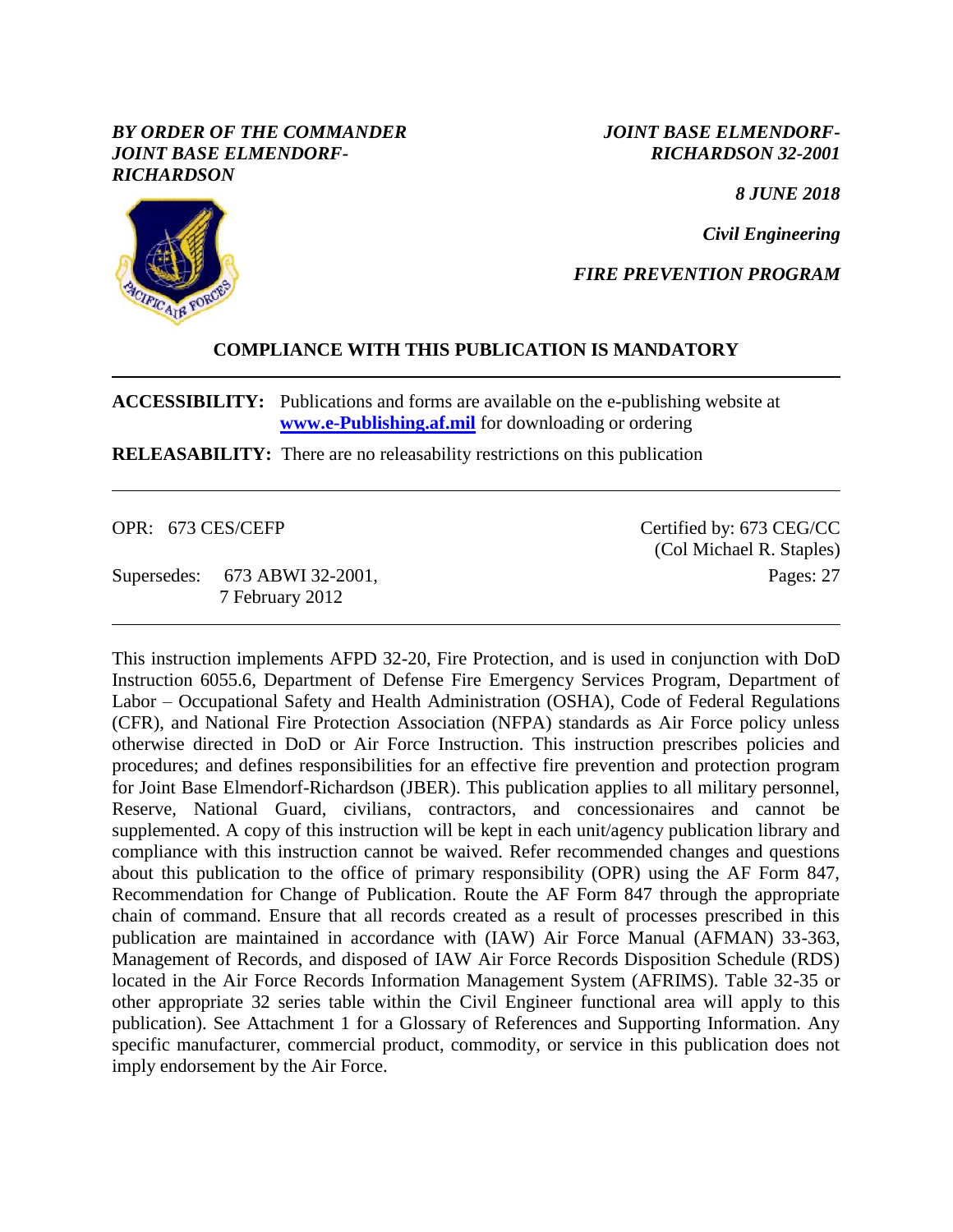# *SUMMARY OF CHANGES*

This document is substantially revised and must be completely reviewed. Responsibilities have been updated and outdated publication references have been removed. Fire extinguisher guidance was updated to align with NFPA and OSHA guidelines. Additionally, special event permits and hotwork training requirements have been clarified in this revision.

|                                      |     | Section A-- Administration and Enforcement | 4              |
|--------------------------------------|-----|--------------------------------------------|----------------|
|                                      | 1.  |                                            | 4              |
|                                      | 2.  |                                            | 4              |
|                                      | 3.  |                                            | $\overline{4}$ |
|                                      | 4.  |                                            | 5              |
| Section B— Responsibilities          |     |                                            |                |
|                                      | 5.  |                                            | 5              |
|                                      | 6.  |                                            | 5              |
|                                      | 7.  |                                            | 5              |
|                                      | 8.  |                                            | 5              |
|                                      | 9.  |                                            | 6              |
|                                      | 10. |                                            | 7              |
|                                      | 11. |                                            | $\overline{7}$ |
|                                      | 12. |                                            | 7              |
|                                      | 13. |                                            | 8              |
| Section C— Fire Prevention Practices |     |                                            |                |
|                                      | 14. |                                            | 8              |
|                                      | 15. |                                            | 8              |
|                                      | 16. |                                            | 9              |
|                                      | 17. |                                            | 9              |
|                                      | 18. |                                            | 9              |
|                                      | 19. |                                            | 10             |
|                                      | 20. |                                            | 11             |
|                                      | 21. |                                            | 11             |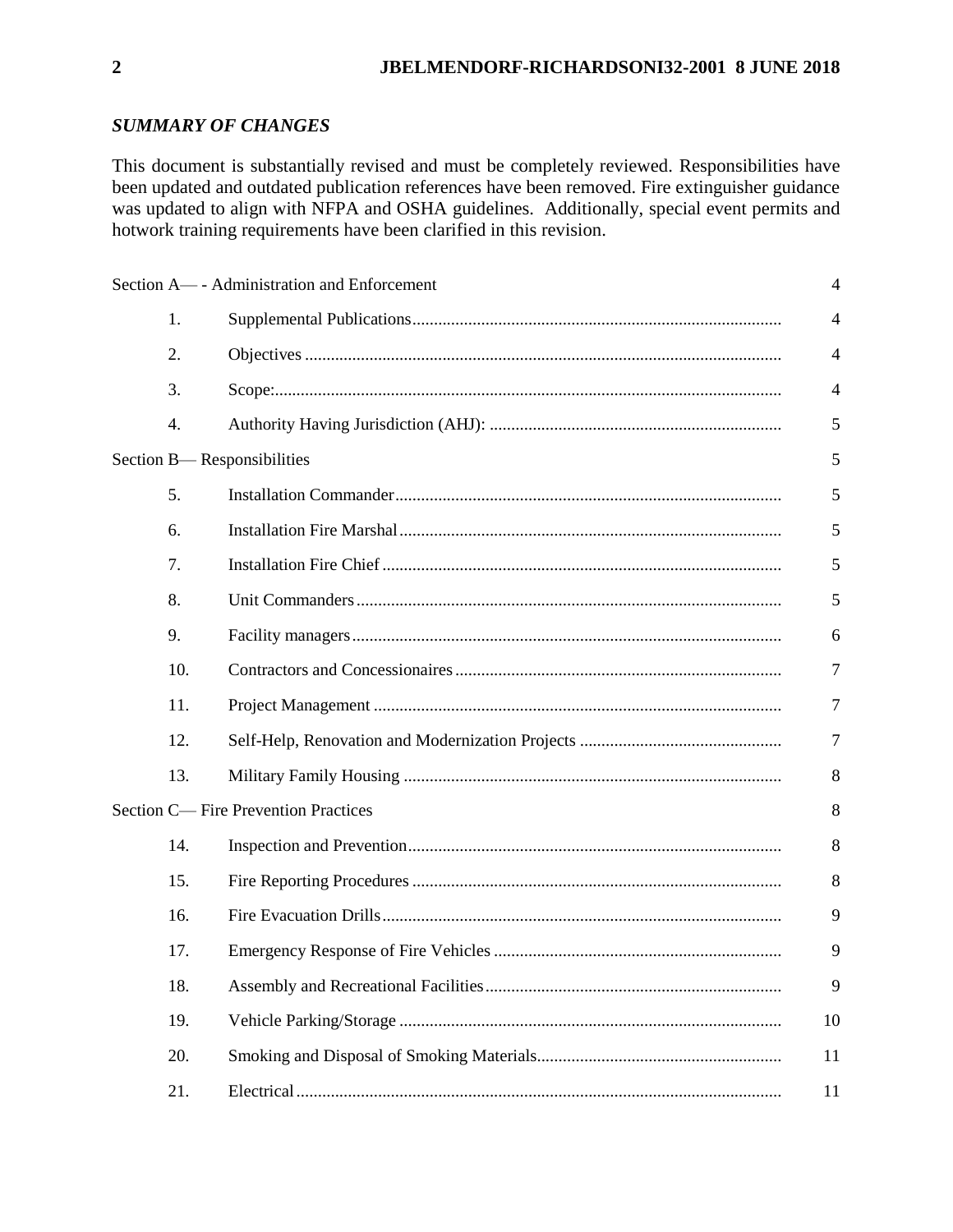# JBELMENDORF-RICHARDSONI32-2001 8 JUNE 2018

| 22.                              |                                                                       | 12 |  |  |
|----------------------------------|-----------------------------------------------------------------------|----|--|--|
| 23.                              |                                                                       | 13 |  |  |
| 24.                              |                                                                       | 13 |  |  |
| 25.                              |                                                                       | 14 |  |  |
| 26.                              |                                                                       | 14 |  |  |
| 27.                              |                                                                       | 15 |  |  |
| 28.                              |                                                                       | 16 |  |  |
| 29.                              |                                                                       | 17 |  |  |
| 30.                              |                                                                       | 17 |  |  |
| 31.                              |                                                                       | 18 |  |  |
| 32.                              |                                                                       | 18 |  |  |
| 33.                              |                                                                       | 19 |  |  |
| 34.                              |                                                                       | 20 |  |  |
| Section D— Training Requirements |                                                                       |    |  |  |
| 35.                              |                                                                       | 20 |  |  |
| 36.                              |                                                                       | 20 |  |  |
|                                  | Section E- Fire Prevention and Fire Protection during Field Exercises | 21 |  |  |
| 37.                              |                                                                       | 21 |  |  |
| 38.                              |                                                                       | 21 |  |  |
| 39.                              |                                                                       | 21 |  |  |
| 40.                              |                                                                       | 22 |  |  |
| 41.                              |                                                                       | 22 |  |  |
| 42.                              |                                                                       | 22 |  |  |
| 43.                              |                                                                       | 23 |  |  |
| 44.                              |                                                                       | 23 |  |  |
| 45.                              |                                                                       | 23 |  |  |
|                                  | Attachment 1— GLOSSARY OF REFERENCES AND SUPPORTING INFORMATION       | 24 |  |  |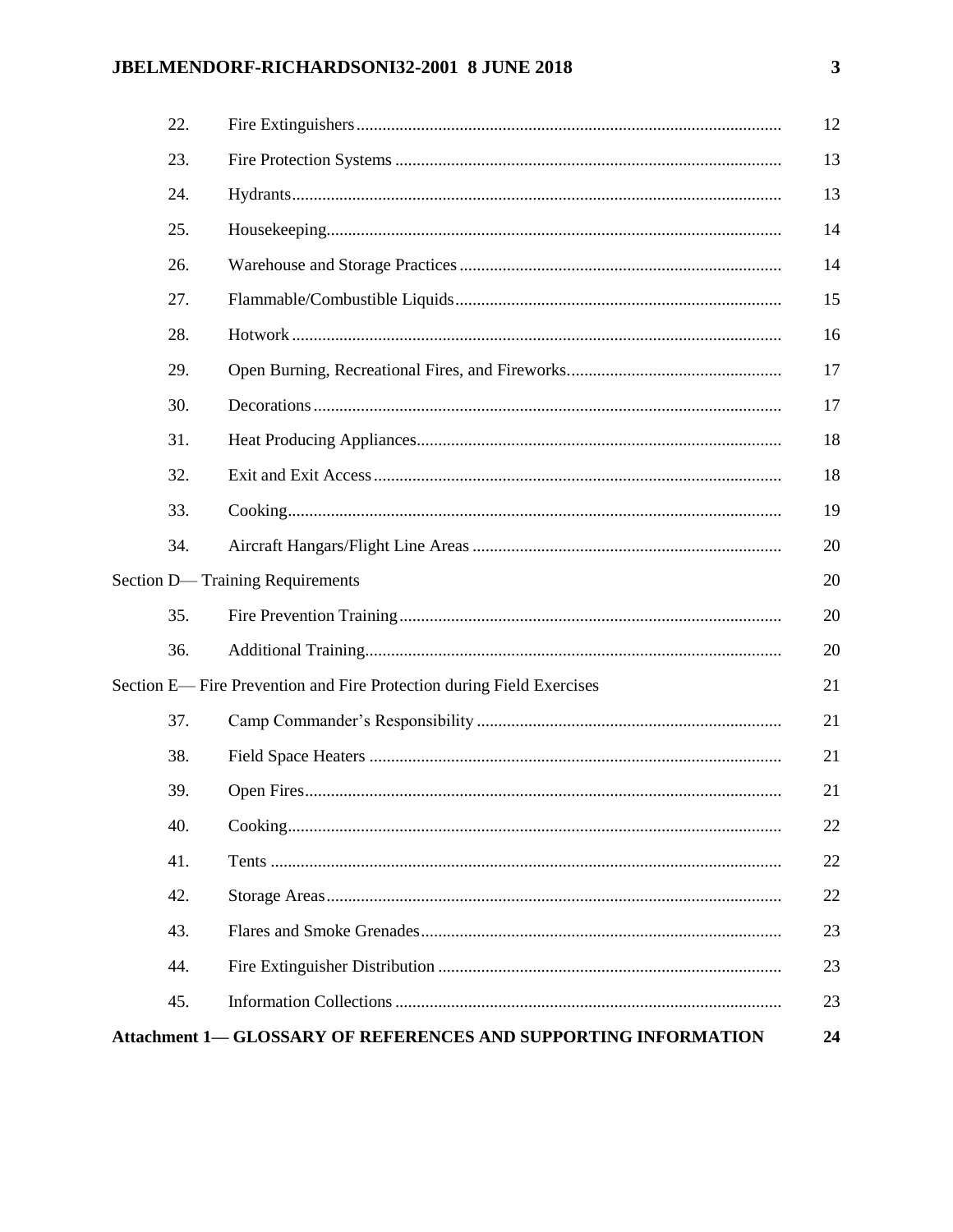#### <span id="page-3-0"></span>*Section A—- Administration and Enforcement*

<span id="page-3-1"></span>**1. Supplemental Publications** . The following authoritative publications are used as standards of reference for fire protection and prevention. DoDI 6055.6, Department of Defense Fire and Emergency Services Program; AFPD 32-20, Fire Protection, AFI 32-2001, Fire Emergency Services Program; AFI 91-203, Air Force Consolidated Occupational Safety Instruction; UFC 3- 600-01 Fire Protection Engineering for Facilities; National Fire Protection Association (NFPA) codes and standards, and the International Building Code (IBC). Hazardous conditions of a peculiar nature for which no criteria has been developed or published will be corrected by local actions based upon sound judgment and the professional opinion of the installation fire chief. This publication may not be supplemented at lower levels.

<span id="page-3-2"></span>**2. Objectives** . Fire prevention is of prime importance to all commanders and supervisors alike. The successful accomplishment of fire prevention program objectives is a cooperative venture involving all personnel on this installation. The objectives of this program are: to prevent the loss of life and property by fire through effective motivation of installation personnel to develop good fire prevention practices, to recognize and eliminate fire hazards in their work and living environment, and improve awareness of proper fire reporting and building evacuation procedures. There are four basic principles to sound fire prevention.

- 2.1. Effective fire prevention must be well planned.
- 2.2. The fire chief manages the program.
- 2.3. Commanders enforce the program.
- 2.4. Installation personnel execute the program.

#### <span id="page-3-3"></span>**3. Scope:**

3.1. The provisions of this Instruction are applicable to:

3.1.1. The inspection of buildings, processes, equipment, systems and other fire related life safety situations.

3.1.2. The investigation of fires, explosions, hazardous materials incidents and other related emergency incidents handled by the fire department.

3.1.3. The review of construction plans, drawings and specifications for life safety systems, fire protection systems, access, water supplies and processes, hazardous materials and other fire and life safety issues.

3.1.4. The fire and life safety education of military, civilian employees, contractors, and the general public.

3.1.5. The storage, use, processing, handling and transportation of hazardous materials and explosives.

3.1.6. Hazards from outside fires in vegetation, trash, building debris, and other materials.

3.1.7. The regulation and control of special events including but not limited to exhibits, trade/bizarre shows, haunted houses, and other similar special occupancies.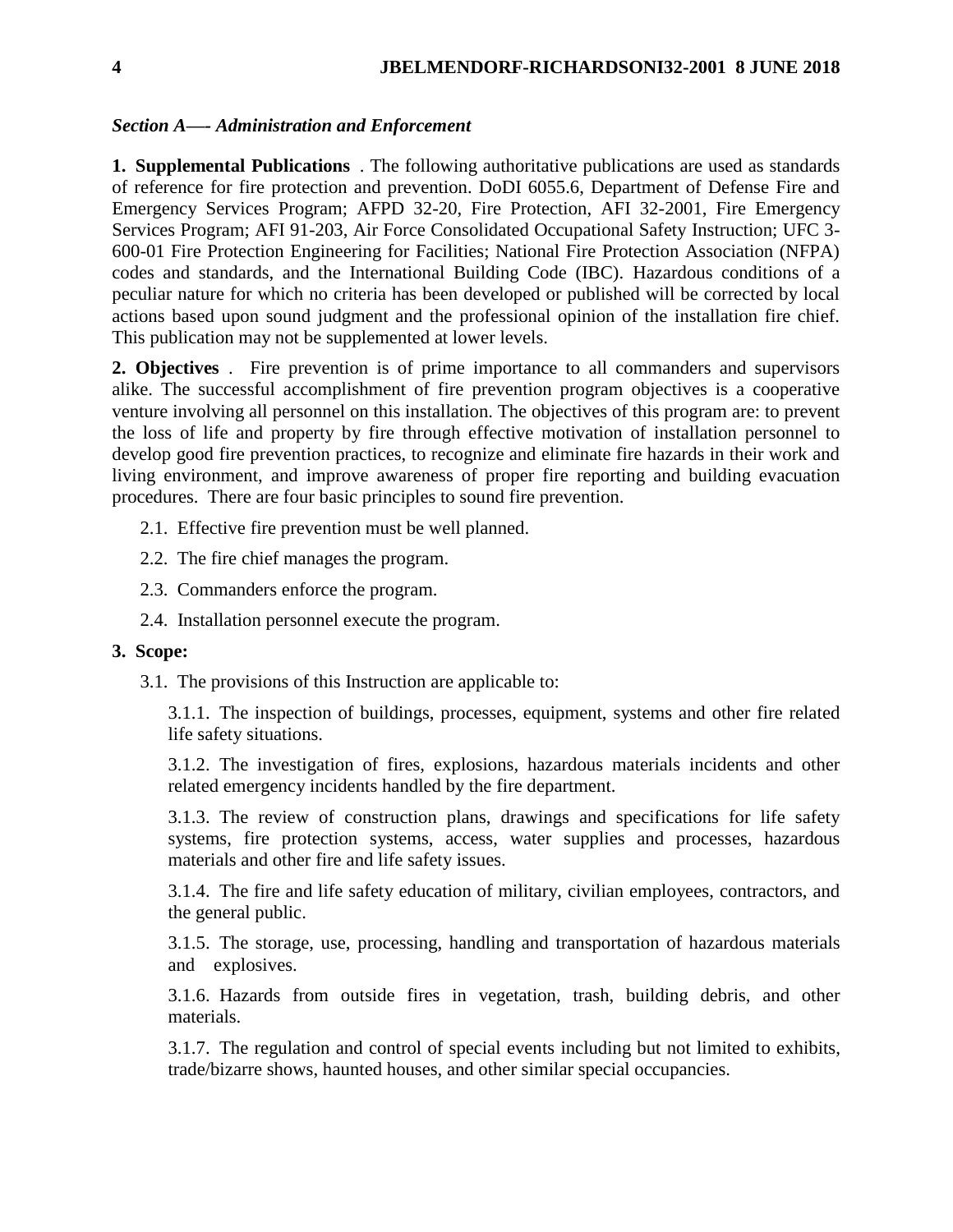3.1.8. The interior finish, decorations, furnishings and other combustibles that contribute to fire spread, fire load, and smoke production.

#### <span id="page-4-0"></span>**4. Authority Having Jurisdiction (AHJ):**

4.1. Air Force: AFCEC/CXF is the overall AHJ for Air Force fire protection policy and approval of permanent deviations to NFPA standards.

4.1.1. Deviation from established Fire Emergency Policy will be handled DoDI 6055.06 and AFI 32-2001.

#### <span id="page-4-1"></span>*Section B—Responsibilities*

<span id="page-4-2"></span>**5. Installation Commander** . The installation commander will execute comprehensive installation fire protection and fire prevention programs. These programs implement DoDI 6055.6, AFPD 32-20, AFI 32-2001, and the National Fire Codes published by the NFPA.

<span id="page-4-3"></span>**6. Installation Fire Marshal** . The Commander, 673d Civil Engineer Group, is designated as the installation fire marshal and is responsible to the installation commander for the effective and efficient execution of the installation's fire protection program. Additionally, the fire marshal provides the fire chief with the necessary support to ensure the highest possible priority and funding of the fire protection and prevention initiatives to accomplish mission support.

<span id="page-4-4"></span>**7. Installation Fire Chief** . The fire chief is the Fire Emergency Services Flight Chief and responsible to the installation fire marshal for establishing and carrying out effective fire protection and prevention programs.

<span id="page-4-5"></span>**8. Unit Commanders** . Functional managers and organizational commanders. These individuals are responsible for the enforcement of JBERI 32-2001, Fire Prevention Program, and must ensure sound fire prevention procedures are established and practiced in each activity or facility under their jurisdiction. They must establish and maintain a hazard abatement program as well as initiate a follow-up program as outlined in AFI 91-203, Air Force Consolidated Occupational Safety Instruction. They will:

8.1. Immediately advise the Fire Prevention Element of any fire hazard which cannot be corrected by unit personnel, fire extinguishers that have been discharged or damaged, and any structural changes or alterations within their facilities or areas.

8.2. Ensure changes of facility managers and alternates are reported, in writing, to 673 Civil Engineer Squadron/Civil Engineer Fire Protection (CES/CEFP) and 773 CES Customer Service within three workdays of the change.

8.3. Ensure sound fire prevention practices and inspections records are maintained in facilities, rooms, or areas which are under continuous lock and key. During scheduled fire prevention visits, supervisors will arrange access to these areas.

8.4. Ensure personnel leave their assigned facilities/areas in a fire safe condition at the end of each workday.

8.5. Ensure all AF Forms 332, *Base Civil Engineer Work Request* are properly coordinated through the Fire Prevention Element. Ensure a minimum of three days for research and coordination.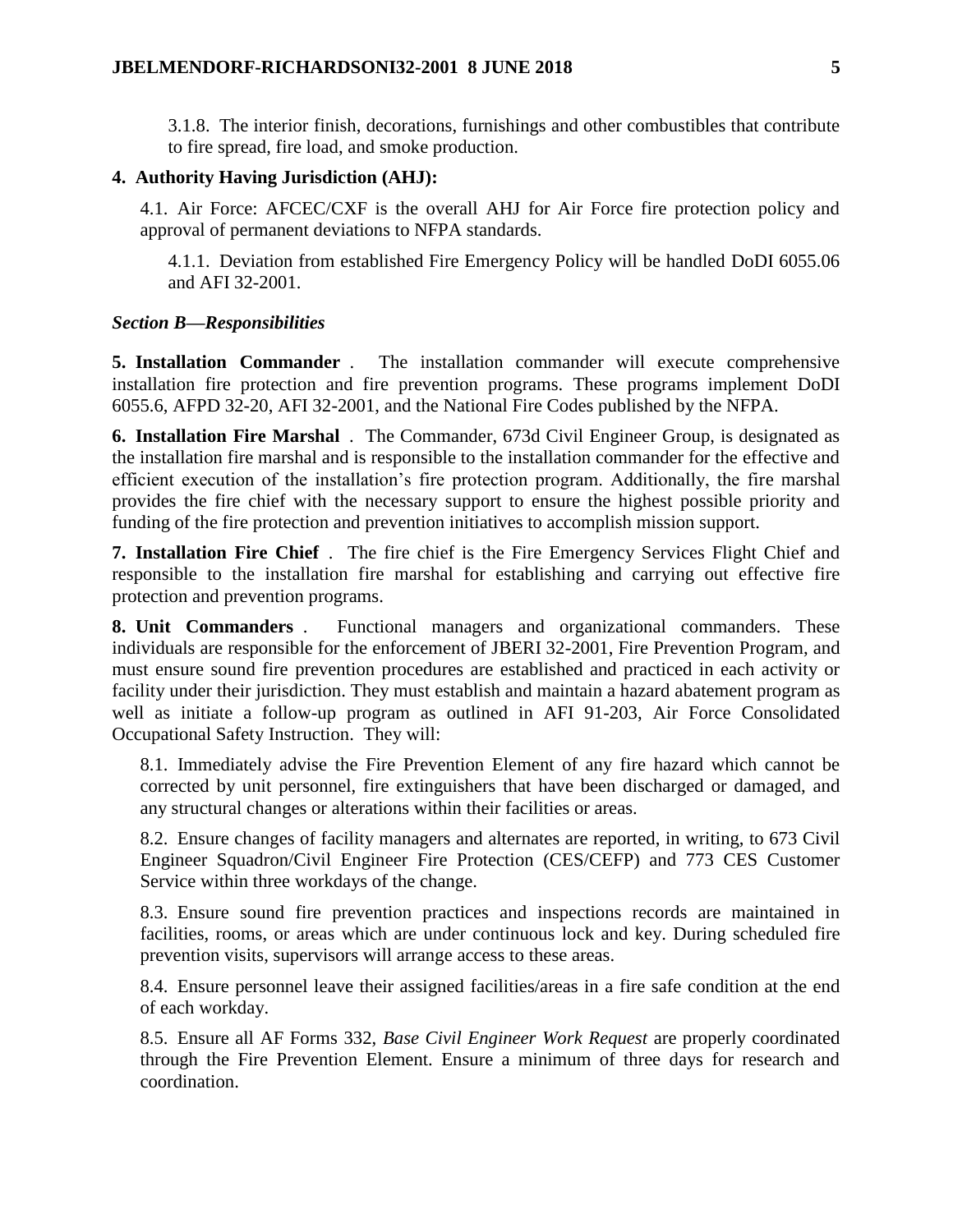8.6. Review the fire safety deficiencies identified in their area of responsibility and develop Risk Management (RM) plans and corrective action plans (CAP) required by AFI 32-10141, *Planning and Programming Fire Safety Deficiency Projects.*

8.7. Initiate appropriate administrative or disciplinary action when there is willful misconduct or negligence involving fire prevention/protection policies; fire loss; damage to government property; or tampering with installed fire detection, fire suppression systems, or fire extinguishers.

<span id="page-5-0"></span>**9. Facility managers** . These individuals are responsible to their unit commanders for the fire safe condition of the facilities under their jurisdiction. Their duties include:

9.1. Inspection of all fire extinguishers, standpipe, fire doors, and exits to ensure proper condition and operation. Remove snow and ice from all exterior exits, hydrants, fire department connections, gas valves, mechanical rooms, fire escapes, and post indicator valves.

9.2. Accompany Fire Inspectors during fire prevention visits. Fire Inspectors will require access to the entire facility, including all locked rooms, storage areas, vaults, and security areas. This includes all unaccompanied personnel housing (UPH), visiting officer's quarters (VOQ), and temporary lodging facilities (TLF).

9.3. Ensure all personnel are familiar with activation of the fire alarm systems, location of exits, evacuation procedures, fire reporting procedures, and proper use of extinguishers.

9.4. Ensure all rooms are numbered either on the door or next to the door. All facilities will have a Knox Box, containing a facility master key, installed at a location designated by the fire department unless exempted by the Fire Prevention Element.

9.5. Enforcing safe smoking practices and supervision of designated smoking areas.

9.6. Establish and maintain a building fire prevention folder, either hard copy or electronic. This information may also be kept with the facility manager's facility records, but must be complete and accessible. The folder will contain the following:

- 9.6.1. TAB A -- Copy of JBERI 32-2001, Fire Prevention Program.
- 9.6.2. TAB B -- AF Form 1487, Fire Prevention Visit Report.
- 9.6.3. TAB C -- Fire Drill Record, Extinguisher Training, Fire Safety Training.
- 9.6.4. TAB D -- Facility managers Checklist and Memorandum.

9.6.5. TAB E -- Permits, Authorizations, or Waivers.

9.6.6. TAB F -- Fire Prevention or Ground Safety related AF Forms 332.

9.7. Managers of facilities with fire phones are responsible for accomplishing monthly checks. These phones are direct lines to the fire alarm communication center operator. When the operator answers, advise them that the call is a line check. They will require the following information: the caller's name, rank, organization, and phone location. When this is completed the operator will call the user back to verify proper operation of the circuit.

9.8. Ensure emergency and exit lights are tested monthly for not less than 30 seconds.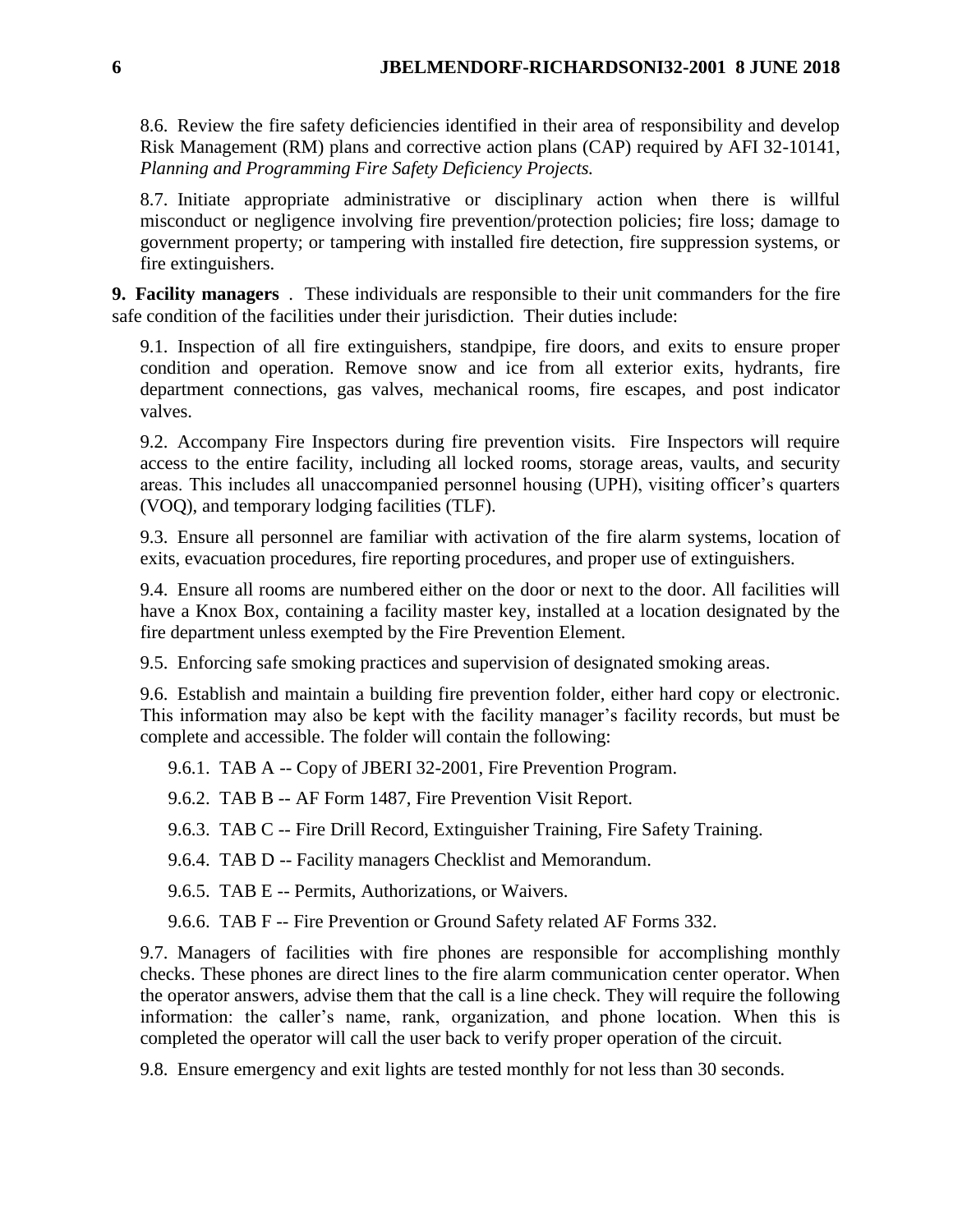9.9. Ensure personnel leave their assigned areas in a fire-safe condition at the end of each workday and utilize a daily closing checklist. Facility managers are required to maintain the daily closing checklist record for 30 days following the tracked month.

<span id="page-6-0"></span>**10. Contractors and Concessionaires** . All contractors and concessionaire managers are responsible for enforcing procedures in this instruction, the JBER Contractor's Guide, *Safeguarding Construction/Demolition Operations from Fire*, and the JBER Vendor Safety Guide.

10.1. Ensure all employees who issue hotwork permits attend an annual hotwork class. This class is given by the Fire Prevention Element and must be received prior to commencing with any hotwork.

10.2. Comply with procedures in paragraph 28 of this instruction and inspect work areas to ensure buildings are left in a clean and fire safe condition.

<span id="page-6-1"></span>**11. Project Management** . Ensure the Assistant Chief, Fire Prevention, or a designated representative, is notified to attend all pre-construction performance meetings with the engineering project manager to coordinate fire prevention requirements. Project management will contact the Assistant Chief, Fire Prevention, or a designated representative, prior to bid of contracts to ensure all fire prevention requirements have been included.

11.1. The Assistant Chief, Fire Prevention, or a designated representative, will review all project designs, including those from the Army Corps of Engineers (USACE), Defense Commissary Agency (DeCA), and the Army Air Force Exchange Service (AAFES), at the pre-design, 35, 65, 95, and 100 percent levels of completion prior to contract bid. Simplified Acquisition of Installation Engineer Requirements (SABER), small business, and self-help projects will also be reviewed. The review will consist of verifying that designs (plans and specifications) comply with applicable codes and standards and identify areas of noncompliance to the design agency with recommendations for correction.

<span id="page-6-2"></span>**12. Self-Help, Renovation and Modernization Projects** . An important factor in providing fire resistance is the selection of materials consistent with the value and use of the facility. Construction materials outlined in UFC 3-600-01, Fire Protection Engineering for Facilities, AFI 32-6002, Family Housing Planning, Design and Construction, adopted edition IBC, engineering technical letters (ETL), and NFPA standards are the minimum acceptable standards for adequate fire protection.

12.1. All installation self-help, construction, renovations, or modifications, to include: nonappropriated funded, and AAFES projects must be reviewed by the Fire Prevention Element for the inclusion of fire protection requirements. All construction projects will have formal plans for review and must be approved prior to the start of any project.

12.2. Paneling and carpets must be used only in accordance with requirements for individual classes of occupancy as specified in the current edition of UFC 3-600-01 and the adopted edition Life Safety Code. Using agencies will obtain a certificate (or statement) from the manufacturer or supplier attesting to the flame spread rating of the material being used prior to installation of the material. A copy will be furnished to the Fire Prevention Element.

12.3. All interior finish materials used will be in accordance with the current edition of UFC 3-600-01 and NFPA 101.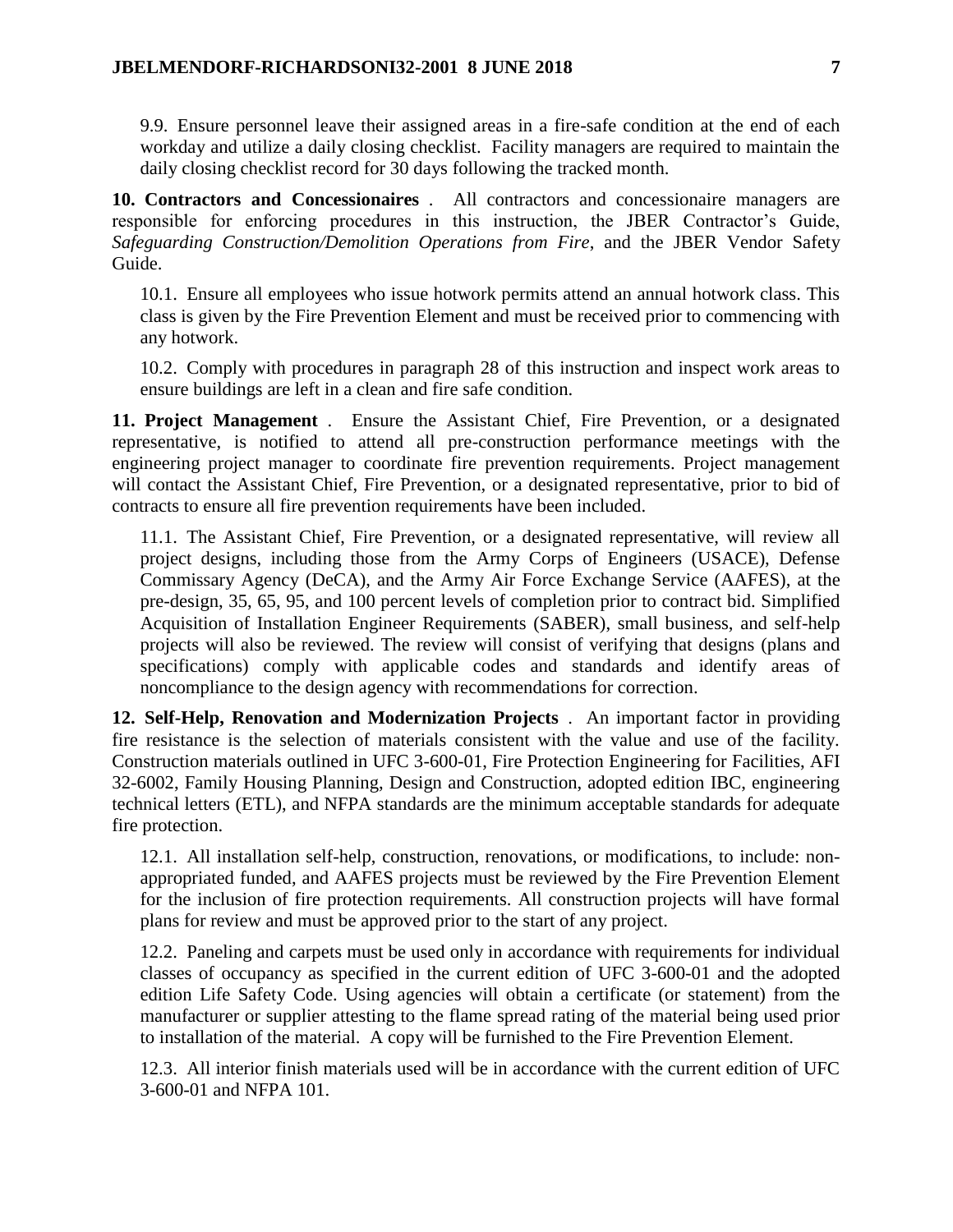12.4. Holes made through floors, ceilings, or wall assemblies will be sealed to prevent the spread of fire. The opening will be fire stopped with a material capable of maintaining the fire resistance rating of the assembly.

12.5. Wall and ceiling finishes, and movable partitions must conform to the requirements of NFPA 101 for interior finishes.

12.6. Self-help partitions will be constructed in accordance with the construction types outlined in the UFC 3-600-01.

<span id="page-7-0"></span>**13. Military Family Housing** . Occupants of privatized military family housing will comply with the fire prevention and safety guidance provided by the property owner.

## <span id="page-7-1"></span>*Section C—Fire Prevention Practices*

<span id="page-7-2"></span>**14. Inspection and Prevention** . The primary responsibility for the Fire Prevention Element is to monitor and evaluate unit commander's fire prevention program to ensure compliance with established guidelines. Fire inspectors will visit all facilities at least annually to ensure prompt detection of deficiencies and elimination of fire hazards. These visits do not relieve the commander, or the facility manager, of the responsibility of identifying deficiencies and hazards in assigned work centers. At the end of each fire prevention visit, an AF Form 1487, Fire Prevention Visit Report, will be issued if a fire safety deficiency is identified. If an AF Form 1487 is issued to your organization, the following corrective actions will be taken by the facility manager.

14.1. If hazards cannot be spot corrected, implement interim control measures to reduce the risk to an acceptable level.

14.2. Fire safety deficiencies (FSD) will be identified on AF Form 1487 and corrected through direct schedule work-order or programmed for correction using the AF Form 332.

14.3. AF Form 1487 will be sent through the chain of command, whenever the following deficiencies are noted:

14.3.1. When correctable hazards or deficiencies are recurring.

14.3.2. When an effective fire prevention program has not been established or enforced.

<span id="page-7-3"></span>**15. Fire Reporting Procedures** . Quick and accurate fire reporting is essential to minimize damage and injuries. All fires, regardless of size (even if extinguished) must be reported to the fire department. Should a fire occur, take the following actions:

15.1. **SOUND THE ALARM** (verbal or mechanical) **AND EVACUATE THE BUILDING!**

15.2. **CALL THE FIRE DEPARTMENT** by dialing **911** from any on-installation or family housing phone. NOTE: If you dial 911 from a cellular phone you will reach the Anchorage Fire Department. Tell the dispatcher that you are on base and they will transfer you to JBER Fire Emergency Services. Facility managers are responsible to ensure phone decals are in place. If the building's fire alarm system has been activated, reporting by phone is still required.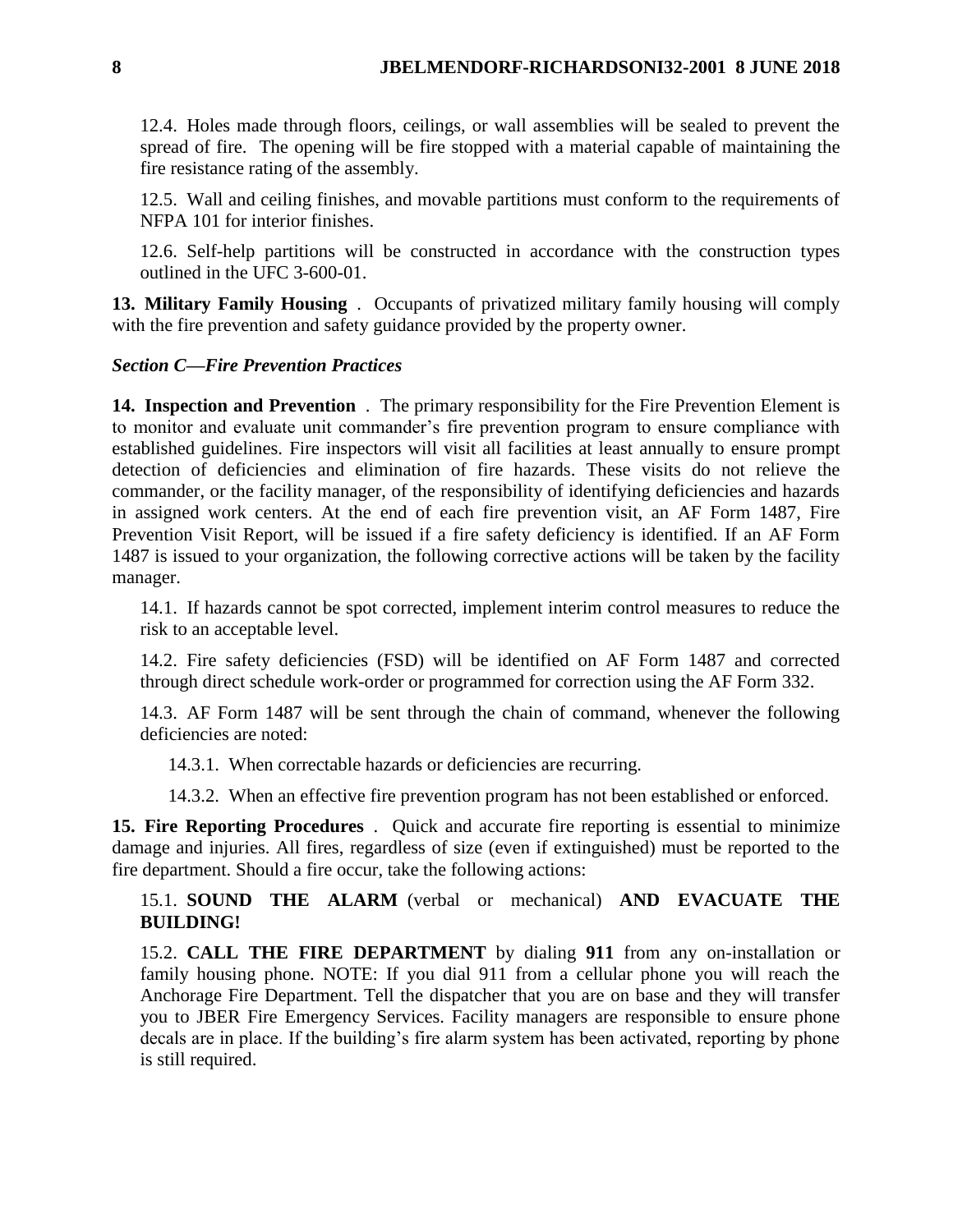15.3. When the emergency communication center operator answers the phone, remain calm and provide the following information:

15.3.1. Name and call back number.

15.3.2. Building number or location involved; room number or area.

15.3.3. Nature of the fire if known. Do not hang up until instructed to do so by the operator.

15.4. Try to extinguish fires if evacuation is underway, you feel you are not endangering yourself, and the fire department has been contacted.

15.5. If time permits, close the doors and windows in the fire area, but do not lock the doors. Post someone outside of the facility to direct the responding firefighters to the fire scene.

15.6. Willful transmission, or reporting of a false fire or emergency alarm, is prohibited. This action may be punishable under federal law and the Uniform Code of Military Justice (UCMJ).

<span id="page-8-0"></span>**16. Fire Evacuation Drills** . Fire drills will be scheduled and conducted by responsible facility managers or unit safety representatives at least once a year for all normally occupied facilities unless specified otherwise. Fire drills will be coordinated with the Fire Prevention Element and documented. A fire department representative may observe and evaluate the drill. The following frequencies will be used for conducting fire drills in specific facilities.

16.1. Monthly. All installation schools, pre-schools, youth centers, school age program, home day care providers, and child development centers will hold evacuation drills monthly.

16.2. Semi-Annually. Munitions storage areas will conduct area evacuation drills.

16.3. Annually. All remaining facilities.

16.4. Beginning of School. All installation schools will conduct one fire evacuation drill within the first 10 days of school and all school age care programs within the first weeks of the school year and summer program.

<span id="page-8-1"></span>**17. Emergency Response of Fire Vehicles** . Persons who are authorized to repair and/or block streets, or fire lanes, will notify the emergency communication center operator (552-2801, option 2) at least 24 hours before such restriction takes effect, and when removed. Fire lanes will not be less than 20 feet of unobstructed width and will be marked with signs.

<span id="page-8-2"></span>**18. Assembly and Recreational Facilities** . These facilities require special precautions to prevent fires due to the potential for high loss of life and property.

18.1. Managers of assembly facilities or assistants (designated in writing) are responsible to ensure these facilities are left in a fire-safe condition at the close of business. Designated personnel will conduct and document daily closing inspections using a daily closing checklist. This requirement will not be delegated to janitorial personnel.

18.2. Managers of assembly occupancies will provide a minimum of one trained crowd manager. This individual is responsible to direct personnel to exits in an orderly manner in the event of an emergency. Where the occupant load exceeds 250, additional crowd managers will be assigned at a ratio of one manager for every 250 occupants, unless otherwise permitted by the Fire Prevention Element.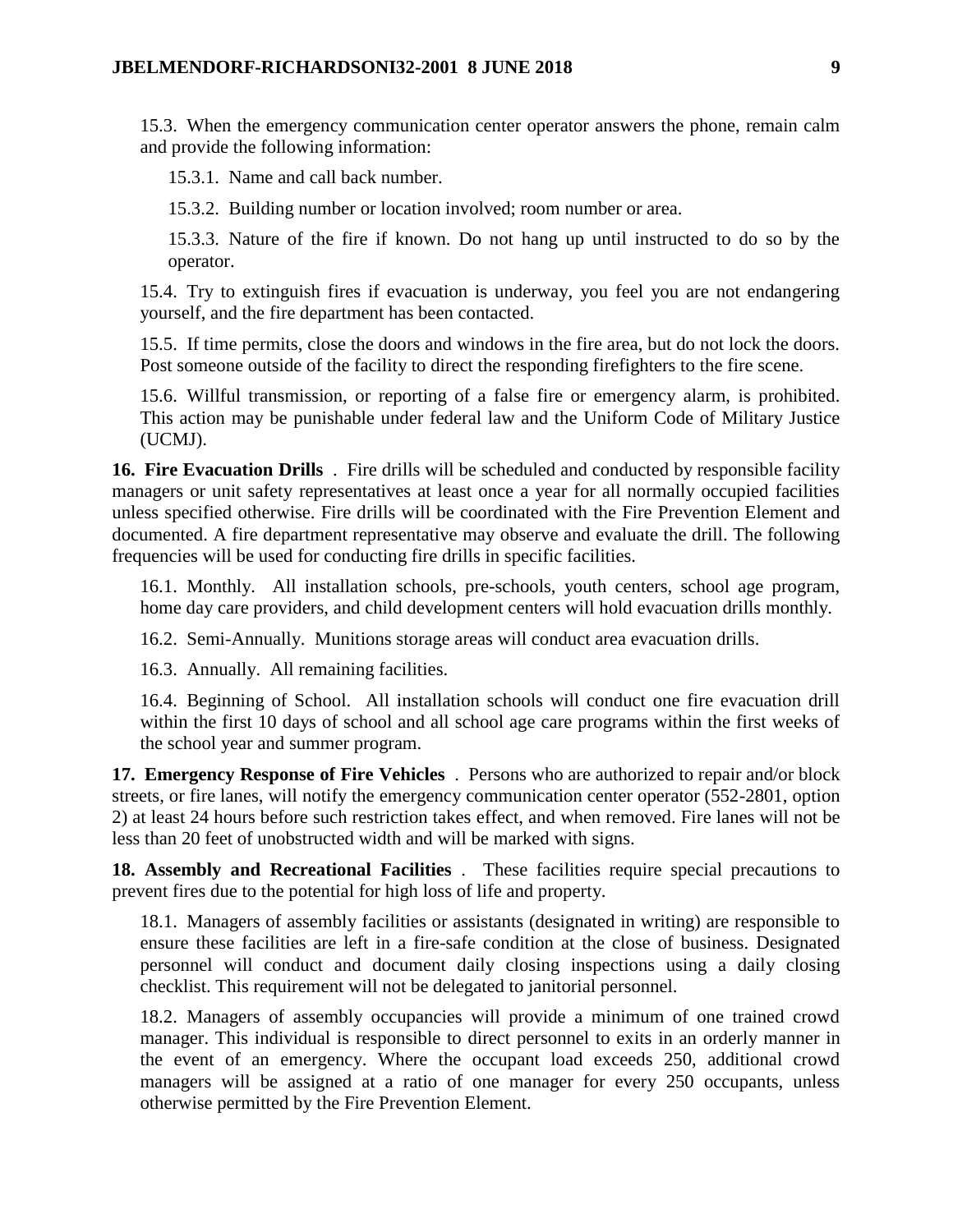18.3. Occupant load information for public assembly facilities will be kept in the manager's fire prevention folder and posted on a durable sign in a conspicuous place at the main entrance to the room.

18.4. Fire prevention inspectors will inspect places of assembly before all major social events. It's the responsibility of assembly managers to notify the Fire Prevention Element at least two weeks prior to any special event to obtain a permit. All special events, including Haunted Houses, require a permit from the Fire Prevention Element and must receive a preevent inspection.

18.5. Managers of facilities where commercial or restaurant type cooking is performed must establish and enforce the following procedures when grease filters and other grease removal devices are used.

18.5.1. Installation of restaurant cooking equipment exhaust systems must be in accordance with NFPA 96, *Standard for Ventilation and Fire Protection of Commercial Cooking Operations*. Caster positioning safety sets must be used to ensure cooking equipment is aligned properly underneath the exhaust hood and suppression system.

18.5.2. All installed grease filters and exposed surfaces of kitchen hoods must be thoroughly cleaned by the operator daily, or more frequently, to prevent grease accumulation. Spare filter sets are required in kitchens that are operated continuously.

18.5.3. Hoods and exhaust ducts serving kitchen equipment must be thoroughly cleaned every 6 months, or more frequently, to prevent grease accumulation. Documentation will be maintained in TAB E of the fire prevention folder.

18.5.4. Cooking is not permitted under kitchen hoods without all filters installed. Filters must be of an approved baffle type meeting Underwriters Laboratory (UL) ® 1046 and be maintained in a good state of repair.

18.5.5. The exhaust system must be in operation whenever cooking equipment is being used.

18.5.6. If an exhaust fan motor is shut down or removed for repair or replacement, equipment served by that exhaust system will not be used until the fan is restored to service.

18.5.7. Deep fryers will be equipped with a separate high-limit control in addition to the adjustable operating control (thermostat) to shut off fuel or energy when the cooking oil temperature reaches 475 degrees Fahrenheit. These devices will be tested annually unless specifically not permitted by the manufacturer.

<span id="page-9-0"></span>**19. Vehicle Parking/Storage** . Vehicles and/or trailers will not be parked in any manner that would preclude access by fire department vehicles to all sides of buildings, fire lanes, or within 15-feet of fire hydrants or fire department connections.

19.1. Vehicles will not be parked within 50 feet of any hangar, munitions storage area, or fuel storage area, except in designated parking spaces or for the purpose of loading and unloading. Vehicles will not be parked unattended in front of hangar doors.

19.2. Vehicles will not be parked within 10 feet of any building or structure except in designated parking areas or while loading or unloading.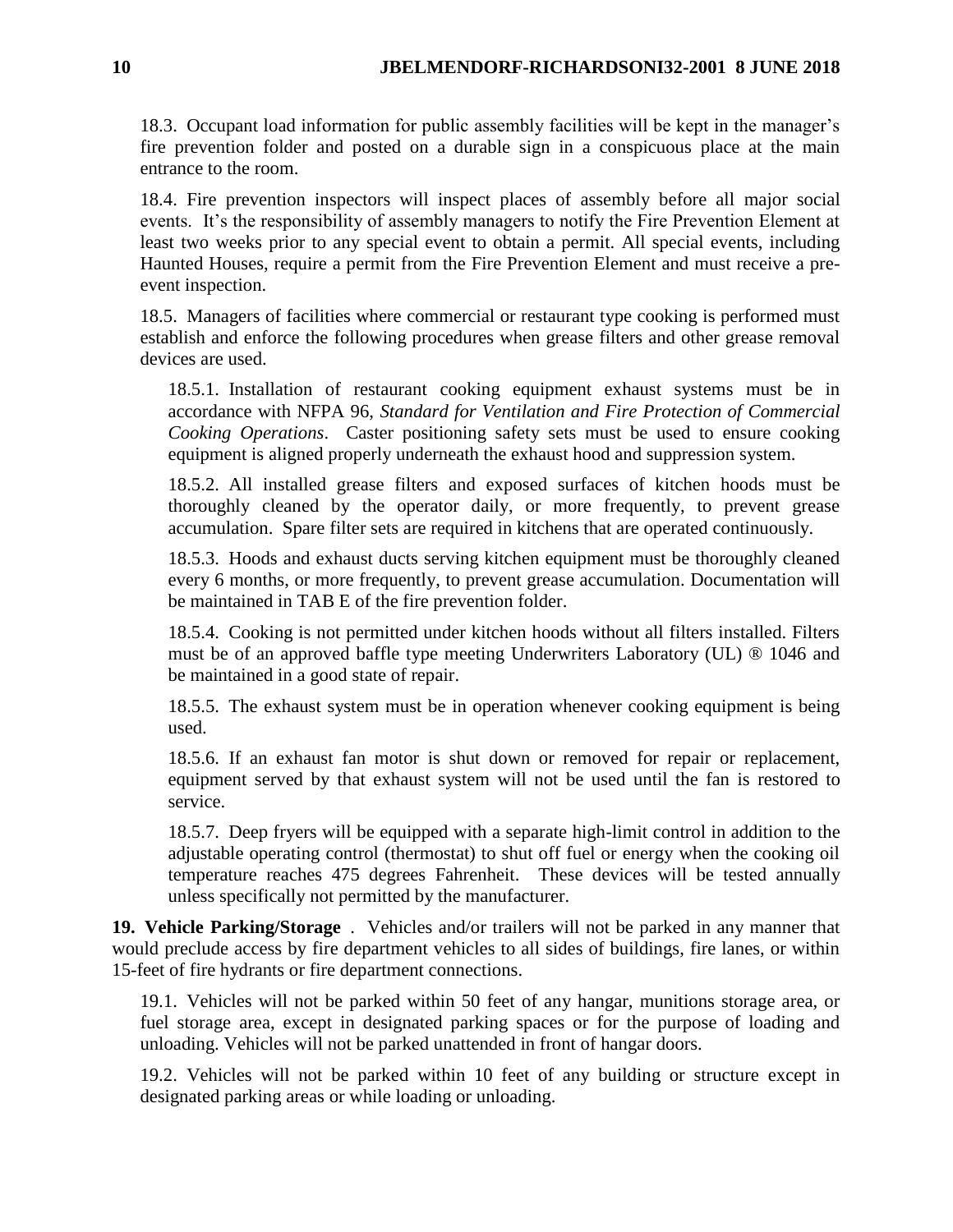19.3. Motor vehicles will not be parked or stored inside any building unless the area is designated for that purpose. Personnel requesting designated areas must submit a written request, including a drawing of the proposed parking area, to the Fire Prevention Element (673 CES/CEFP). All requests must specifically identify the reason, location, number, and type of vehicles. Convenience parking requests will not be considered. Approved parking requests will be reviewed annually during facility fire inspections or when the conditions change.

19.4. Fuel or oil trucks (loaded or empty) will not enter or park in any building, unless the structure is designated for that purpose.

#### <span id="page-10-0"></span>**20. Smoking and Disposal of Smoking Materials** :

20.1. Smoking is not permitted in installation facilities except where authorized. Smoking areas and outside facilities are designated by unit commanders and coordinated with the designated bargaining unit. Requests for designated areas in hazardous locations will be sent to the Fire Prevention Element (673 CES/CEFP) with a drawing showing the proposed smoking area.

20.2. An adequate number of metal containers with self-closing lids labeled "Smoking Material Only" will be distributed where smoking is permitted. Paper will not be discarded in these receptacles. Smoking materials will not be discarded in wastepaper baskets or other containers used for trash.

20.3. These containers will be emptied on a weekly basis or more often as needed. Smoking materials will be thoroughly extinguished with water before being disposed of in dumpsters.

20.4. Smoking in, or on, beds is strictly prohibited.

20.5. Smoking is prohibited at gas stations; petroleum, oil, & lubricant (POL) facilities, liquid oxygen plants, and flightline areas (including in vehicles), except in areas designated in writing by the commander, Fire Prevention Element, and negotiated with the designated bargaining labor unit.

20.6. For issues concerning smoking near entrances, ventilation intakes or other health issue consult AFI 40-102, *Tobacco Use in the Air Force*.

<span id="page-10-1"></span>**21. Electrical** . Installation, adjustments, or alterations of electrical wiring or installed appliances will be accomplished only by qualified licensed electricians or authorized contractors in accordance with National Electric Codes (NEC).

21.1. All receptacles, switches, outlet boxes, electrical boxes and the like, will have required cover plates.

21.2. Access to electrical power panels will not be blocked. A 3-foot access clearance is required for electrical equipment (panel boxes and switch boxes), unless otherwise required by the NEC.

21.3. No device will be installed which interferes with the normal operation of circuit breakers or fuses. All electrical switches in light and power panels will be correctly labeled to show which circuits or devices they control.

21.4. Electrical appliances will bear UL ® or other recognized testing laboratory certification.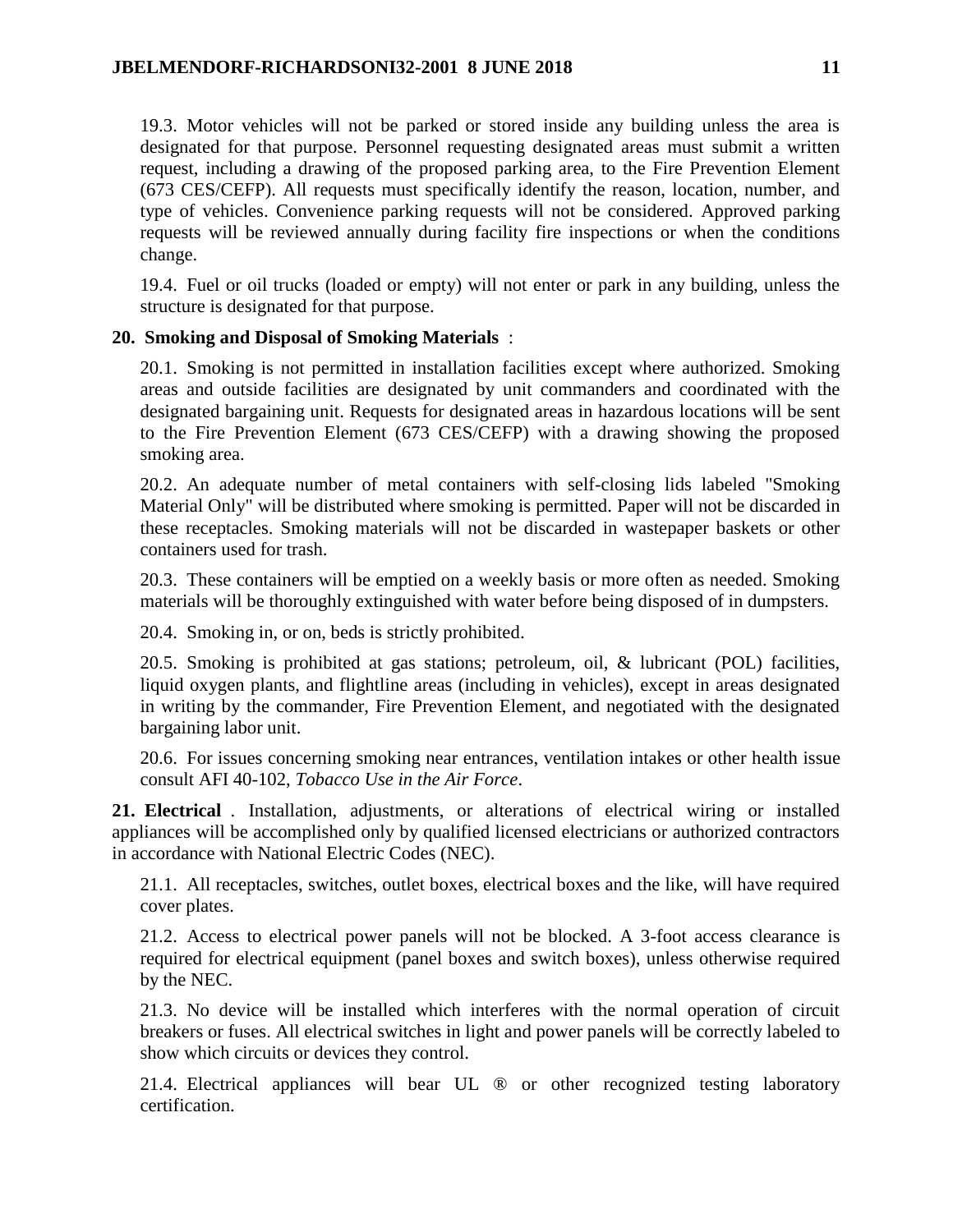21.5. With the exception of hard plumbed units, all coffee makers shall be unplugged at the end of the day.

21.6. Extension cords will not be used in lieu of permanent wiring. In areas that have insufficient outlets, the facility manager will submit an AF Form 332 to 773 CES Customer Service to have additional outlets installed, or relocate equipment so an extension cord is no longer required. Extension cords are for temporary use and will be rated for the capacity of the equipment being served.

21.7. Surge protectors are only authorized for sensitive electrical equipment (printers, computers, monitors). Surge protectors and uninterruptible power supply (UPS) units will not exceed amperage or be plugged into other surge protectors/UPS and must be plugged directly into a wall or rated furniture outlet.

21.8. Electrical cords will not be nailed or stapled to building surfaces. They will not be run through doorways, windows, holes in walls, under rugs or carpets. Cords used for the exterior installation of items such as holiday lights or vehicle plug-in-heaters will be weatherproof and attached using devices specifically designed for that purpose. Care will be taken to ensure the cord is not damaged.

21.9. Electrical equipment used in areas where flammable gases, vapors, or dust are present must be approved for the particular hazard.

21.10. Permanent electrical wiring will not be exposed.

21.11. Flexible cords will be continuous in length without splices or taps.

21.12. Multiple plug adapters are prohibited.

21.13. All heat producing devices and major appliances will be plugged directly into a wall outlet. Examples: coffee pots, microwaves, toasters, and refrigerators.

<span id="page-11-0"></span>**22. Fire Extinguishers** . Fire extinguishers will not be used for any purpose other than fire protection. No person will render any portable fire extinguisher inoperative or inaccessible. Any proven abuse may subject personnel to disciplinary action. Facility managers/supervisors shall inspect, document and maintain the location of all their facility fire extinguishers in accordance with AFI 91-203.

22.1. Fire extinguishers will be properly hung or placed into cabinets. Extinguisher cabinets will not be locked.

22.2. Fire extinguishers will not be removed or repositioned without approval from the Fire Prevention Element.

22.3. Facility managers are responsible for conducting a monthly visual inspection of all fire extinguishers within their facilities to ensure they are in their designated location and are serviceable. Extinguisher tags will be signed off monthly.

22.4. Fire extinguishers will be kept clear and accessible at all times. A 36-inch clearance is required in all directions.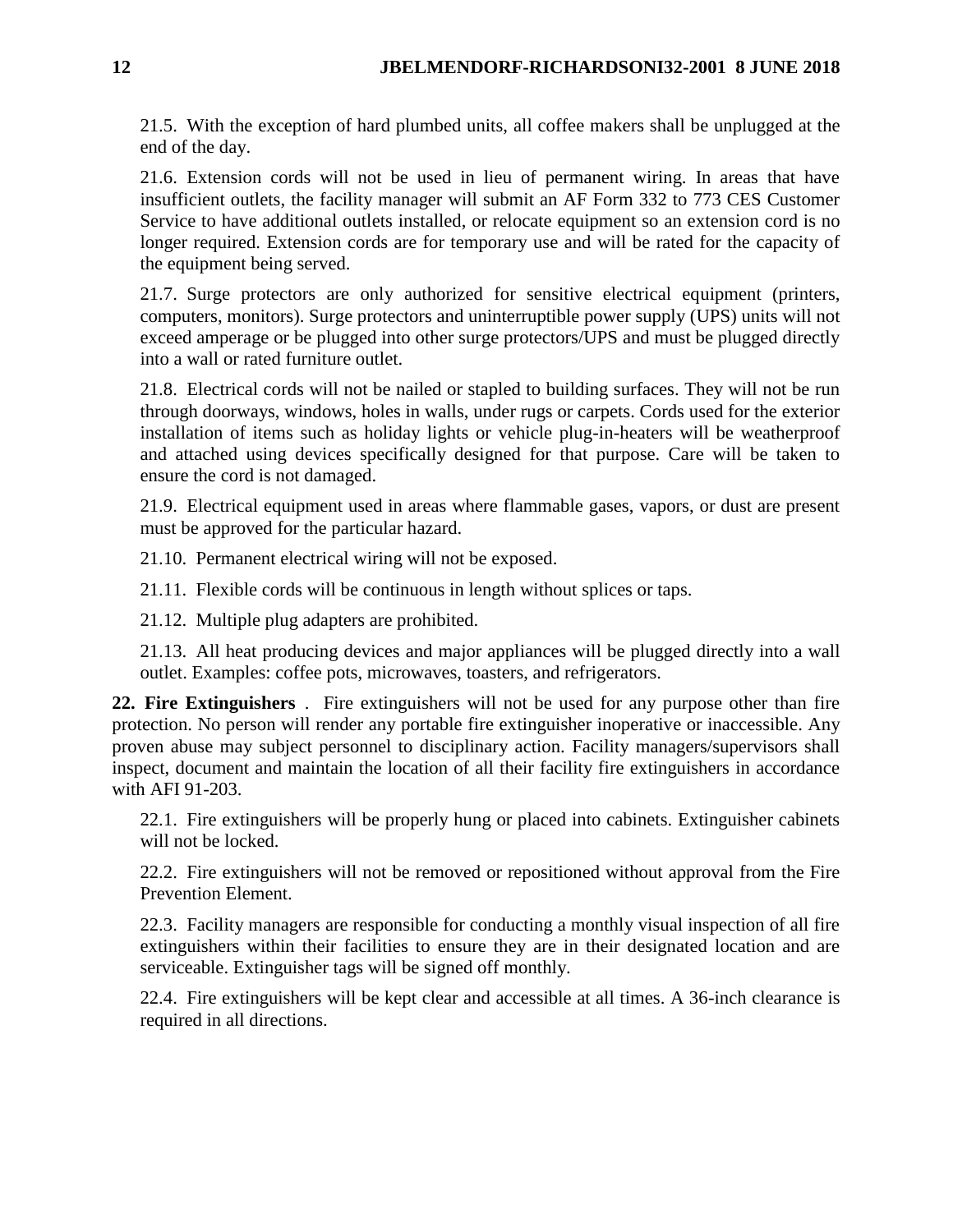22.5. Signs, directional arrows, targets, red backgrounds, or other means of showing the location of fire alarms and extinguishers are not required, unless the equipment is hard to find without such signs; for example, signs may be needed in warehouses, but would not normally be needed in dormitories.

22.6. New facilities will not be occupied before fire prevention personnel inspect them for suitable fire extinguisher coverage. Fire prevention personnel will provide guidance on fire extinguisher requirements and placement.

22.7. General purpose fire extinguishers (ABC) are not required when the facility has a complete automatic sprinkler system installed. However, general purpose fire extinguishers are still required in medical facilities, areas where personnel will not evacuate due to mission critical operations, hazardous areas, for certain processes, or when required by other regulations.

22.8. Using organizations are responsible for the purchase, maintenance, and proper disposal of extinguishers. All purchases of fire extinguishers will be coordinated with the Fire Prevention Element.

22.9. Service of flightline fire extinguishers (150-pound halon or 125-pound dry chemical) will need to be coordinated with fire department Logistics (552-2801, option 3). Daily inspection of all fire extinguishers is the responsibility of the flightline supervisors. Any discharge of halon from a fire extinguisher must be immediately reported to the emergency communication center (552-2801, option 2).

#### <span id="page-12-0"></span>**23. Fire Protection Systems** :

23.1. Fire alarm pull boxes will be readily visible and will be located within five feet of an exit door.

23.2. Heat/smoke detectors, notification devices, manual pull stations, and sprinkler heads will not be painted, taped over or rendered inoperable.

23.2.1. All sleeping areas will have hard-wired smoke alarms installed.

23.2.2. Heat/smoke detectors will be mounted securely in place. Disconnection or tampering of these detectors by occupants is prohibited.

23.3. Fire alarm pull boxes, standpipe systems, and fire protection alarm systems and devices will be kept clear and accessible at all times. A minimum access clearance of 36 inches is required.

23.4. No person will render any portable or fixed fire extinguishing system, or fire alarm warning system, inoperative or inaccessible. Any proven abuse may subject personnel to disciplinary action.

## <span id="page-12-1"></span>**24. Hydrants** :

24.1. The use of fire hydrants for any purpose other than firefighting is prohibited without authorization from the installation fire chief.

24.2. Parking within 15 feet of a fire hydrant is prohibited and may subject the vehicle to a traffic citation from law enforcement.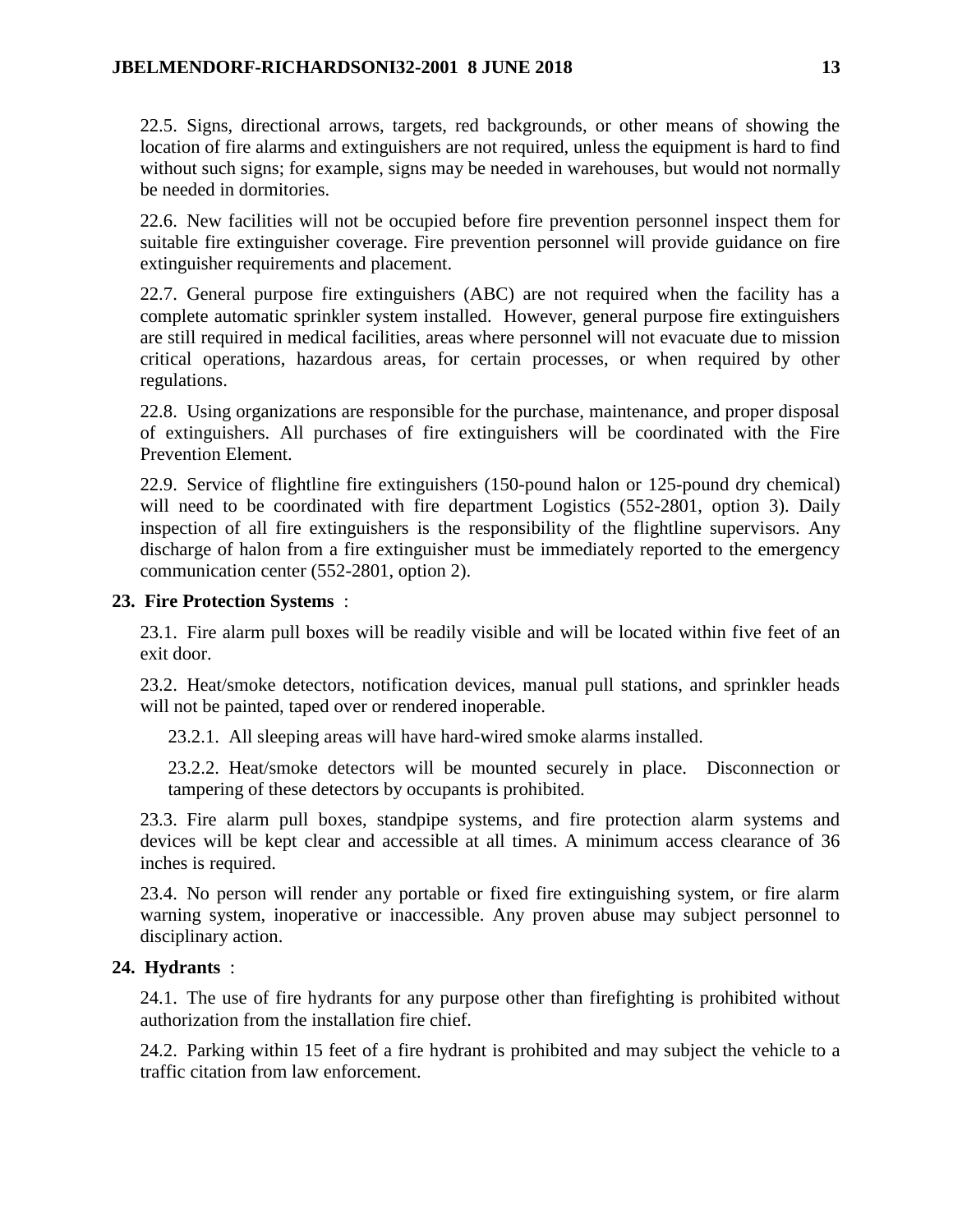24.3. Fences or barriers will be at least 5 feet from any hydrant and will not block or obstruct them. A minimum of a 3 foot clearance around fire hydrants must be maintained, including during winter months where snow accumulation may prevent access.

24.4. The emergency communication center (552-2801, option 2) will be notified of any hydrants out of service and given 24 hour notice of any proposed water shut off which will affect the installation's water distribution system.

<span id="page-13-0"></span>**25. Housekeeping** . Facility mangers must ensure buildings are kept in a fire safe condition at all times. Facility users will maintain all areas in accordance with safe housekeeping practices.

25.1. Storage under stairs and in stairwells is prohibited.

25.2. Waste receptacles will be emptied at the end of the workday or as often as necessary to prevent hazardous accumulation. Dumpsters and other central disposal units will be placed at least 10 feet from combustible structures and 5 feet from noncombustible structures.

25.3. Metal containers with automatic, self-closing lids will be used to store oily or paintsoaked rags, steel wool, and other hazardous waste materials. Each container will be plainly marked for its intended use. The metal lid will be kept closed and never wedged or blocked open.

25.4. Ensure vegetation around the building is maintained at all times.

25.5. Furnace, boiler, mechanical, fan and sprinkler riser rooms in installation facilities will not be used for storage of any type except that required for maintenance.

25.6. Maintain a minimum 36-inch distance between any heat-producing appliance and combustibles (for example, unit heaters, boilers, and furnaces).

25.7. Aisles of at least 36 inches will be maintained for access to exit doors and electrical equipment, or fire safety equipment such as fire extinguishers, standpipes, and fire alarm pull stations.

<span id="page-13-1"></span>**26. Warehouse and Storage Practices** . The combustibility and concentration of stored materials directly influence the fire hazards in warehouses and storage areas. The following will apply to all warehouses, supply rooms, or other structures used for the purpose of storing materials:

26.1. Compressed gas cylinders must be separated by at least 20 feet and that distance can only be reduced if one or both of the gases is enclosed in a gas cabinet or if secured on a welding cart for regular use. All compressed gas cylinders will have safety caps installed and be secured to prevent toppling.

26.2. When clearance between materials is needed to maintain stock limitations, the following will apply:

26.2.1. For areas between 2,000 and 8,000 square feet of floor space containing hazardous materials, aisles four feet wide will be maintained.

26.2.2. For more than 8,000 square feet of floor space of stock with moderate or low combustibility, aisles six feet wide will be maintained.

26.2.3. Materials will not be stored within 36 inches of fire door openings.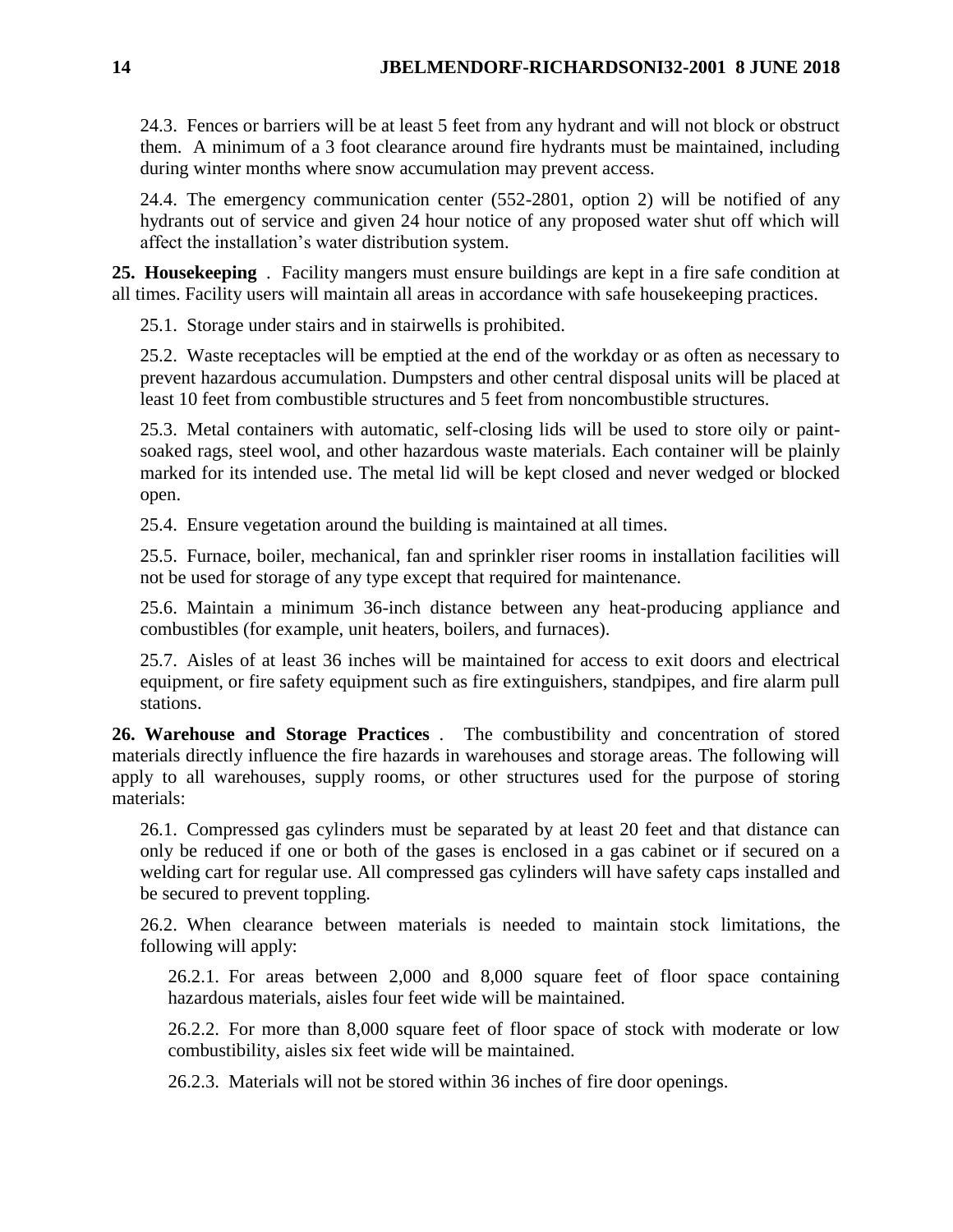26.2.4. Hazardous commodities. A 36-inch clearance is required around all flammable and hazardous chemical storage areas.

26.2.5. Clearance of stock items below beams, ceilings, roofs and sprinklers will be 18 inches. If the material is stacked more than 15 feet high, clearance will be 36 inches.

26.3. Storage buildings larger than 120 square feet will not be constructed or placed any closer than 10 feet to the nearest structure, unless otherwise permitted by the IBC.

26.4. Packaging material will be stored in self-closing non-combustible containers.

<span id="page-14-0"></span>**27. Flammable/Combustible Liquids** . POL facilities include any area or building used for storage, dispensing, or handling of any type of flammable/combustible liquids.

27.1. Flammable storage cabinets/rooms in buildings must be approved in writing by the Fire Prevention Element and authorization will be posted on the front of the cabinet/room. Requests will be submitted to the Fire Prevention Element and include a floor plan showing the proposed storage location.

27.2. All drums or tanks used for the dispensing of flammable/combustible liquids will be properly bonded and grounded in accordance with technical order (TO) 00-25-172, Ground Servicing of Aircraft and Static/Grounding Bonding.

27.3. Storage of flammable/combustible liquids will be in accordance with AFI 91-203, *Air Force Consolidated Occupational Safety Instruction*, and NFPA 30, *Flammable and Combustible Liquids Code*. Only approved areas, cabinets, and containers will be used.

27.4. When flammable/combustible liquids are stored in metal cabinets, the cabinets will be labeled "**FLAMMABLE KEEP FIRE AWAY**." Flammable storage cabinets will not be altered and all new cabinets will have self-closing devices.

27.5. Liquid petroleum gas (LPG) tanks will be stored in a 1-hour fire rated enclosure designed for flammable gas storage, 20 feet from flammable liquids and solids, or stored outside a facility. Outside storage must not be closer than five feet from doorways or windows, NFPA 58, *Liquefied Petroleum Gas Code*, and will be labeled ―Flammable Gas.

27.6. Spray painting operation in a facility will only be accomplished when approved by Ground Safety, Bioenvironmental Engineering and the Fire Prevention Element. Spraypainting operations will be in accordance with AFI 91-203*, Air Force Consolidated Occupational Safety Instruction*, and NFPA 33, *Spray Application Using Flammable or Combustible Materials.*

27.7. All fuel spills will be reported to the fire department immediately. Efforts will be made to prevent spills from entering sewer systems, ditches, or drains.

27.8. Gasoline, naphtha, lacquers, paints, thinners, alcohol, or other flammables will not be used as cleaning solvents.

27.9. All dip tanks or cleaning vats which use flammable liquids will be equipped with an automatic, self-closing cover, or lid. Each will have fusible links installed in such a manner that it will close automatically in case of fire. When tanks are not in use, the covers or lids will be kept closed. Dip tanks will only be located in motor pool and maintenance facilities.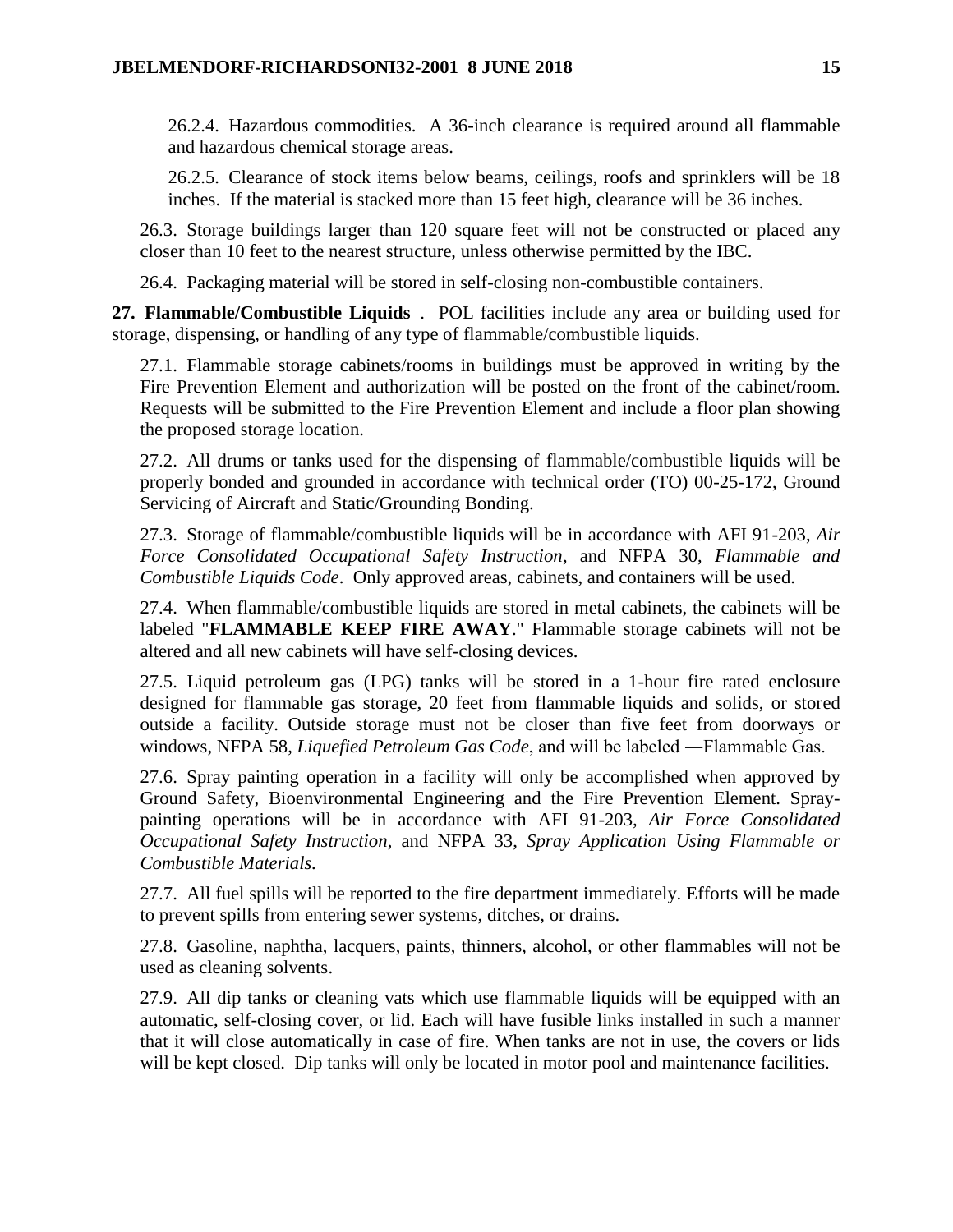27.10. Weapons cleaning/parts washers shall meet the requirements in AFI 91-203, *Air Force Consolidated Occupational Safety Instruction*, and the following:

27.10.1. The location will be of enclosed 1-hour construction, with a self-closing 1-hour rated fire door.

27.10.2. Positive ventilation must be available. (A window at minimum, but an exhaust fan is preferred.).

27.10.3. A serviceable, 2A:10BC portable extinguisher will be mounted outside the room.

27.10.4. No modifications will be made to the weapons cleaning/parts washers.

27.10.5. Only solvent recommended by the manufacturer and approved by the authority having jurisdiction will be used.

27.10.6. Only small arms weapon parts will be cleaned in the device.

27.10.7. Weapons cleaners/parts washers will be operated and maintained in accordance with the manufacturer instructions. The room and the device will be secured when not in use.

27.10.8. A portable, eyewash station will be installed in the room.

<span id="page-15-0"></span>**28. Hotwork** . Welding, cutting, or brazing will not be accomplished until a valid AF Form 592, *USAF Welding, Cutting, and Brazing Permit*, has been issued by a fire department representative or an individual trained by the Fire Prevention Element. Compliance with the requirements in NFPA 51B, *Fire Prevention during Welding, Cutting, and other Hot Work*, and AFI 91-203, *Air Force Consolidated Occupational Safety Instruction*, is mandatory. Personnel certified by the Fire Prevention Element may issue welding permits for work in non-hazardous areas.

28.1. All personnel who conduct hotwork on JBER must be trained by the Fire Prevention Element. Upon successful completion of training, personnel will be issued a competency card that is valid for one year from date of issue. Permits are not required in welding shops/areas authorized by the Fire Prevention Element, Bioenvironmental Engineering and Wing Safety.

28.2. A fire watch is required for all hotwork operations. Fire watches will have fire extinguishing equipment readily available and be trained in its use. A fire watch will be maintained for at least 30 minutes after the completion of any hotwork operation to detect and extinguish possible smoldering fires.

28.3. The use of a blowtorch or any makeshift appliance for paint removal or burning designs on wood is prohibited.

28.4. Oxygen and acetylene cylinder valves will be turned off when not in use. Acetylene cylinders must always be stored in the upright position.

28.5. Electrical connections, cables, and plugs on arc welding equipment will be kept in good repair. Frayed or damaged connections will be repaired or replaced.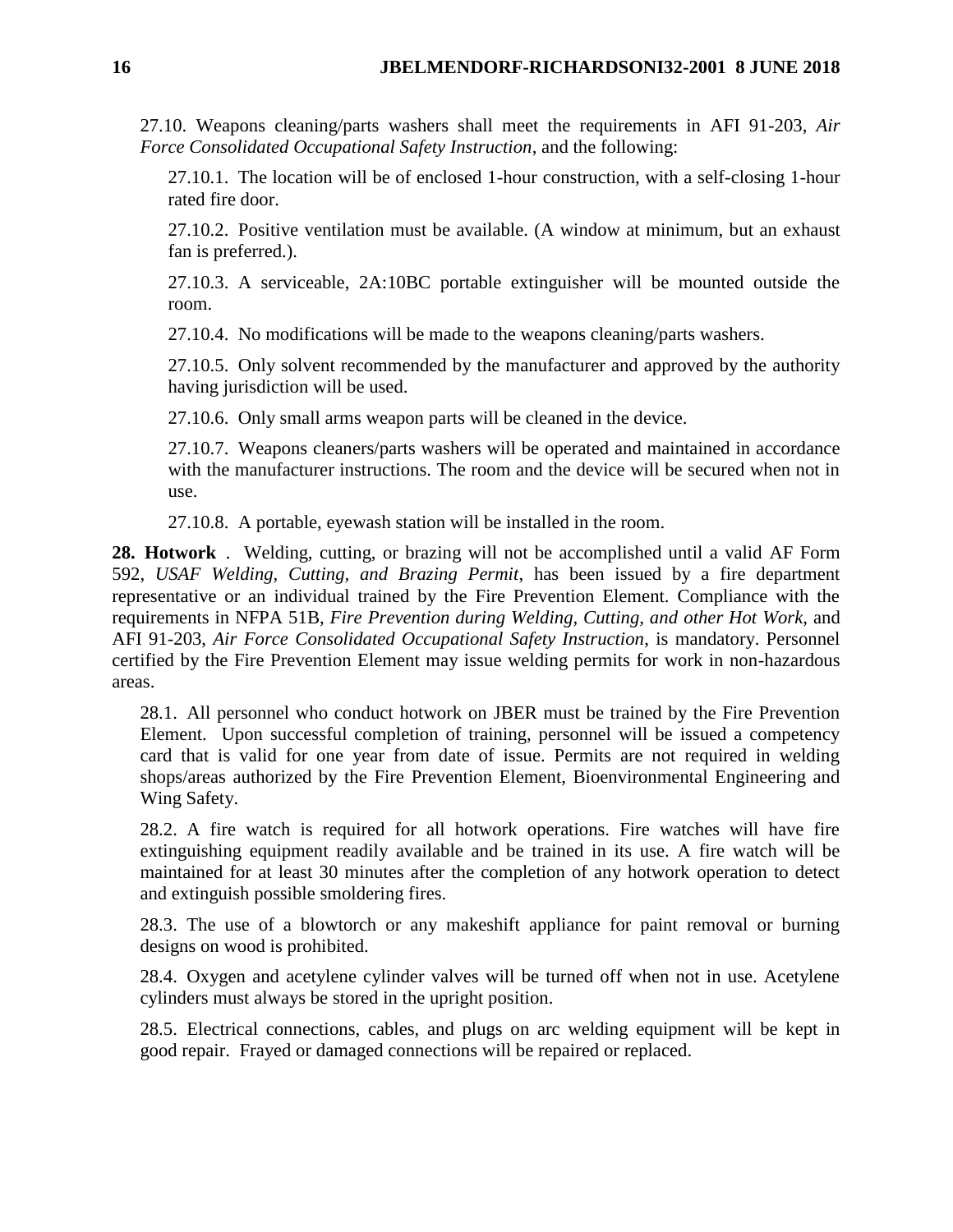28.6. Aircraft welding must comply with AFI 91-203, *Air Force Consolidated Occupational Safety Instruction*, NFPA 410, *Aircraft Maintenance*, and applicable maintenance operating instruction (MOI). Permits of this nature will be issued by Fire Prevention Element with the concurrence of Wing Safety and Bioenvironmental Engineering.

28.7. Facility managers must be informed of hotwork operations prior to starting, and any hotwork permits for hazardous areas are required to be issued by the Fire Prevention Element. A list of hazardous areas is covered during hotwork permit certification training and includes any work done on or in hangars and flightline maintenance buildings.

<span id="page-16-0"></span>**29. Open Burning, Recreational Fires, and Fireworks.** Open burning, including the burning of rubbish and similar material, is strictly prohibited on this installation without written approval from the installation fire chief or his/her designee.

29.1. All open fires, including, but not limited to: bonfires, large campfires, and burn barrels, require a burn permit from the Fire Prevention Element.

29.1.1. No open burning is permitted when wind speed exceeds or is forecasted to exceed 15 mph.

29.1.2. Permitted fires will not be located any closer than 50 feet from any structure.

29.1.3. Open campfires and cooking will be constantly attended by a competent person until such a fire is totally extinguished.

29.2. Fireworks (including bottle rockets, roman candles, sparklers, firecrackers, etc.) are prohibited on this installation.

29.3. The burning of candles, incense, or use of candle warmers is prohibited (to include dormitories) with the following exceptions:

29.3.1. During religious services in installation chapels.

29.3.2. Special events in officer, enlisted clubs, and dining facilities. Candles used in these facilities must be in a sturdy noncombustible holder.

29.4. Barbecue grills, outdoor fireplaces, smokers, and other open flame cooking appliances will not be operated indoors, on a combustible deck, or within 10 feet of any combustible structure. Charcoal will be thoroughly soaked with water before disposal.

<span id="page-16-1"></span>**30. Decorations** . Decorative materials such as streamers, crepe paper, scenery, cotton batting, straw, and hay must be flame resistant.

30.1. Christmas tree lighting and wiring must bear the UL® seal of approval and be in good condition. Outdoor lighting and extension cords used for that purpose will be weatherproof and will be specifically designed for use outdoors.

30.2. Fresh Christmas trees are only permitted in military family housing. Artificial trees will not obstruct egress to exits and must be kept away from sources of heat.

30.2.1. Only indirect lighting is authorized for aluminum trees. Electrical lights must never be placed on metal trees due to the shock hazard.

30.2.2. Artificial trees will be certified as flame retardant by the manufacturer.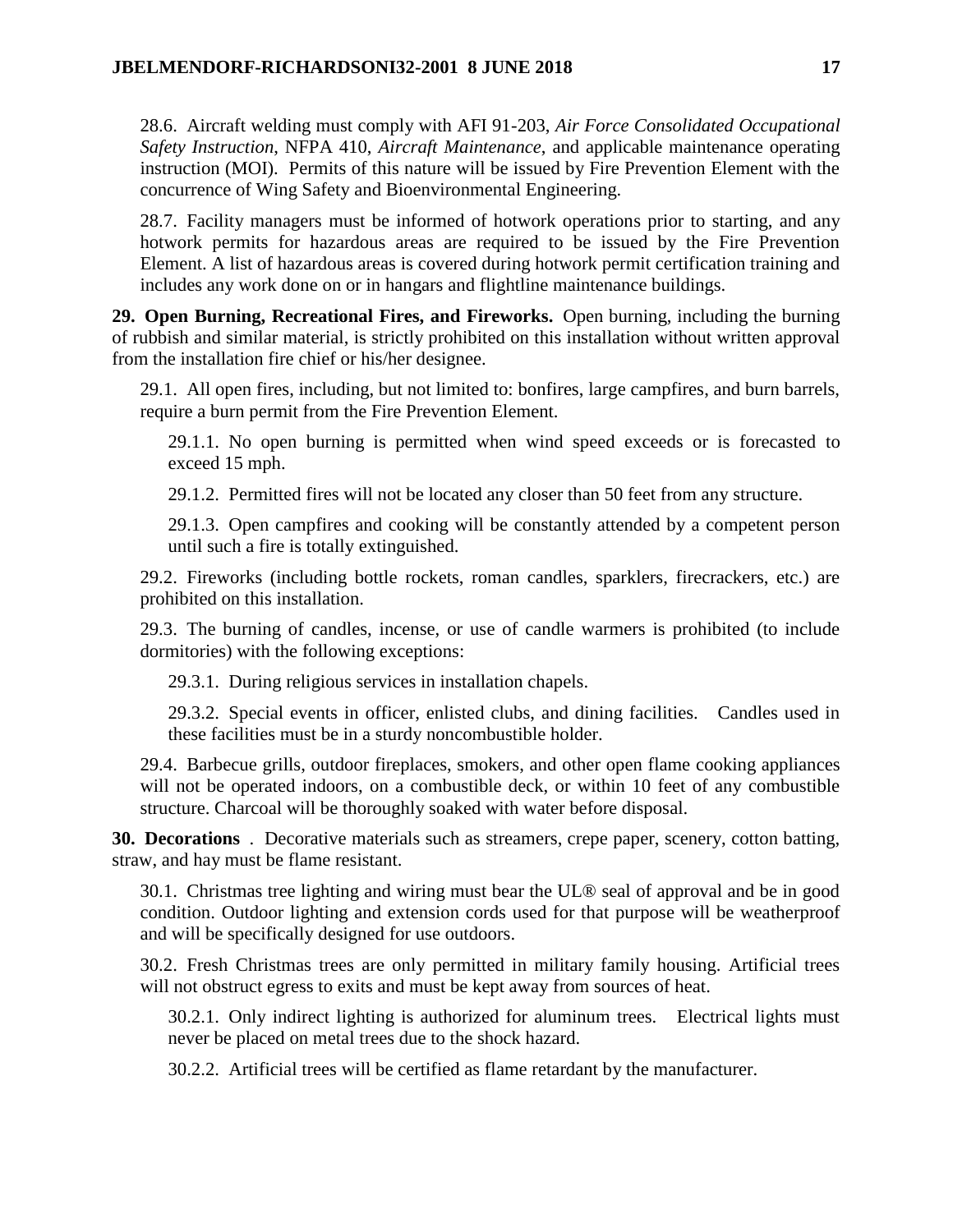30.2.3. Powered/lighted decorations will not be left plugged-in when the facility or room is unoccupied.

30.3. Persons living in dormitories, including individual rooms may display Christmas decorations to include small artificial trees only. All previously listed fire-safety requirements apply.

<span id="page-17-0"></span>**31. Heat Producing Appliances** . Only qualified repair personnel are permitted to install and perform maintenance on heating systems.

31.1. Portable electric space heaters must be UL® listed/labeled, be equipped with tip-over protection and only used in areas for which they are listed. Heaters will only be plugged into approved receptacles and shall be turned off when not attended. Use of extension cords with these heaters is not permitted. Electric heaters shall not be operated within three feet of any combustible materials.

31.2. Kitchen ranges (whether electric or open flame) and portable heaters will not be left unattended at any time while in use.

31.3. Gasoline operated, or open-flame equipment, will not be used in any type of structure or shelter without written approval of the fire chief. The use of fuel-fired salamanders is prohibited without written approval of the fire chief.

31.4. Solid fuel fireplaces will be of masonry or factory built construction. They will be installed in accordance with the manufacturer's instructions and the appropriate NFPA standards.

31.4.1. Qualified personnel will clean chimneys annually, and the facility manager must maintain written records in TAB E of the fire prevention folder. This requirement also applies to military family housing.

31.4.2. Masonry fireplaces will have hearth extensions of brick, concrete, stone, tile, or other approved noncombustible material properly supported and with no combustible material against the underside. Wood-trim mantels and other combustible material will not be placed within six inches of a fireplace opening.

31.4.3. Screens will be installed and used on fireplaces.

31.4.4. Burning highly combustible, solid material, such as dried Christmas trees and wrapping paper is prohibited.

31.4.5. The use of flammable liquids to start or rekindle a fire is prohibited.

31.4.6. Clothes dryers will be exhausted to the outside of the facility. Dryer vents will be inspected at least once per year and cleaned as required to prevent lint build-up.

<span id="page-17-1"></span>**32. Exit and Exit Access** . Exit doors in facilities will be kept unobstructed and unlocked at all times while the facility is occupied. Draperies, decorations, or placards will not block exit signs or doors.

32.1. Exits will be kept free of snow and ice accumulation by the using organization.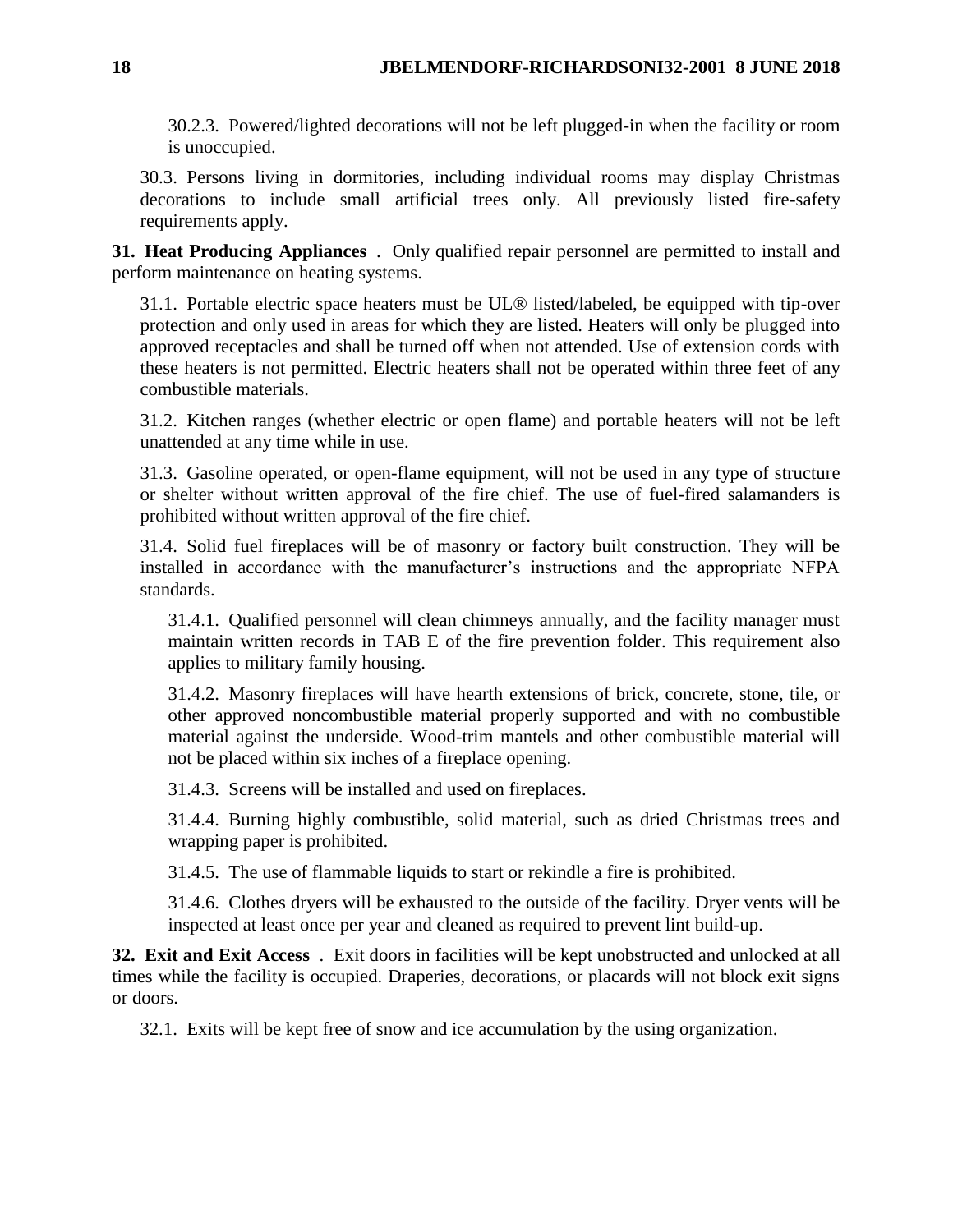32.2. All emergency exit doors in places of public assembly and other facilities, as outlined in the Life Safety Code, will be equipped with panic hardware. No lock, padlock, hasp, bar, chain, or other devices will be installed or maintained on any exit door equipped with panic hardware.

32.2.1. Panic hardware will be kept in good operating condition.

32.2.2. Fire rated doors will be kept closed at all times, with the exception of those equipped with magnetic releases. No doorstops or other non-approved devices will be installed on fire rated doors.

32.3. Illuminated exit signs will be operational at all times and tested monthly. Exit sign lighting found unserviceable must be restored to service as soon as possible. If the facility manager cannot obtain the appropriate bulbs/batteries, a work order will be established to have the lights repaired or replaced, as necessary.

32.4. Facility emergency lighting will be operational at all times. Facility manager will test the lighting monthly. If the lights are inoperable, a work order will be established for repairs.

32.5. Adequate fire aisles will be maintained in all hangars and warehouses. In warehouses, wall aisles will be a minimum of 24 inches. Main and cross aisles will comply with NFPA 101, *Life Safety Code.*

32.6. Readily visible signs will mark access to exits. If signs are not visible from all points in a corridor or hall, directional signs will be conspicuously located to direct occupants to exits. Exit-ways will not be used for storage of any type.

32.7. Prior to blocking any door or exit, the facility manager will contact Fire Prevention Element for approval.

32.8. All portions of an exit discharge must be of required width and size to provide occupants with safe access to a public way.

32.9. Fire escape stairways and landings must be kept free of stored items. Storage under stairs and in stairwells is prohibited.

32.10. Hangings or draperies will not be placed over exit doors or otherwise be located to conceal or obscure any exit. Mirrors will not be placed on exit doors. Mirrors will not be placed in or adjacent to any exit in such a manner as to confuse the direction of exit.

<span id="page-18-0"></span>**33. Cooking** . Cooking is prohibited in all buildings except those specifically designated with kitchen facilities. Cooking must be supervised at all times.

33.1. Coffee makers, soup warmers, hot air popcorn poppers, microwave ovens, and toasters are permitted for use in offices, shops, day rooms and unaccompanied personnel quarters. These items must be supervised while in use. All appliances must bear the UL® label or other recognized testing agency seals of approval. These appliances will not be plugged into systems furniture or extension cords. External timers are not authorized on coffee pots.

33.2. Areas, other than dwelling units, that are provided with range top cooking surfaces must be equipped with an approved range top extinguishing system, except for facilities equipped with an automatic sprinkler system where the range is installed. The range top extinguishing system must be connected to the building fire alarm system to sound a general building fire alarm and must automatically shut off all sources of fuel and electric power that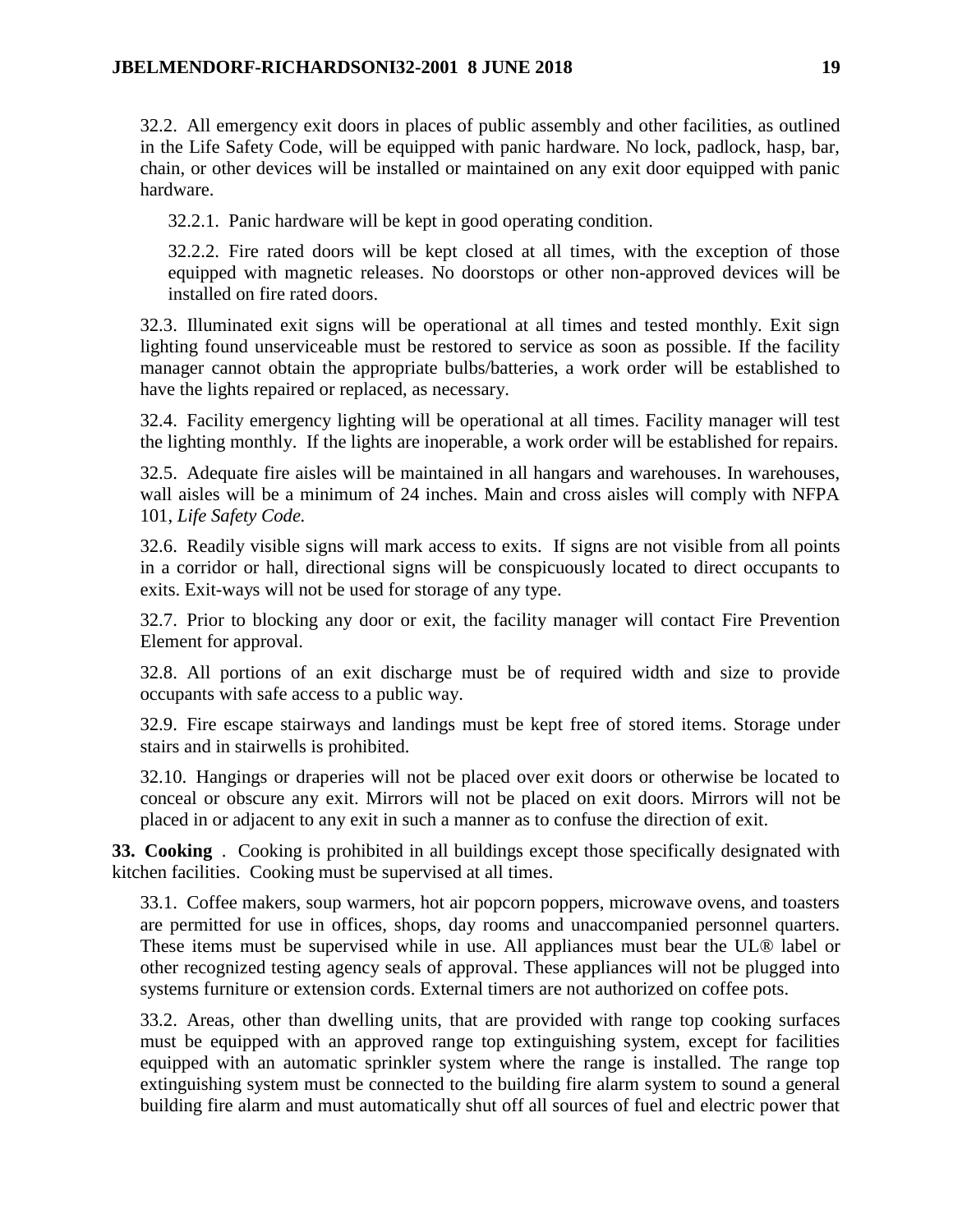produce heat to the equipment being protected by that unit. Systems will be cleaned as needed to prevent the accumulation of grease and shall receive inspection, testing and maintenance every 6 months.

33.3. The use of open-coil hot plates and noncommercial deep-fat fryers inside facilities is prohibited in other than commercial facilities. Oil-type popcorn poppers may only be used in facilities with an automatic sprinkler system in the area of use.

## <span id="page-19-0"></span>**34. Aircraft Hangars/Flight Line Areas** :

34.1. Fueling or de-fueling of aircraft in hangars not specifically designed for that purpose is prohibited.

34.2. All electrical equipment will be of an approved type, as prescribed in the current Engineering Technical Letter on aircraft hangars.

34.3. Vehicles will not be left unattended while blocking fire lanes.

34.4. Fuel will not be drained from aircraft onto the ramp or allowed to run into sewer lines, ditches, etc. Drip cans and pans will be used to catch fuel leaking from aircraft.

34.5. Aircraft will be parked to permit rapid removal or relocation in the event of an emergency.

34.6. Appropriate cables and tow bars will be kept in sufficient quantities and readily available to facilitate removal of aircraft from hangars in case of emergency.

34.7. An area, three feet in all directions, will be kept clear around permanently installed firefighting equipment.

34.8. Spray painting of aircraft will be accomplished according to AFI 91-203, and NFPA 33. Requests for deviations will be submitted, in writing, to fire prevention, safety, and medical elements.

34.9. Areas around and under the aircraft will be kept free of flammable liquids and combustible waste.

34.10. Aircraft servicing using ground power units inside hangars will comply with TO 00- 25-172 and NFPA 410.

34.11. Smoking on the flightline is strictly prohibited unless in accordance with Section 20.

# <span id="page-19-1"></span>*Section D—Training Requirements*

<span id="page-19-2"></span>**35. Fire Prevention Training** . Supervisors are required to conduct fire prevention training for all newly assigned military and civilian personnel (including temporary over-hires) working on this installation within 30 days of arrival. Coordinate this training with facility managers and the Fire Prevention Element.

<span id="page-19-3"></span>**36. Additional Training** . Additional fire prevention training is required for personnel who work in areas such as public assembly, dining facilities, fuel storage and handling areas, and flightline areas.

36.1. Training requirements are as follows: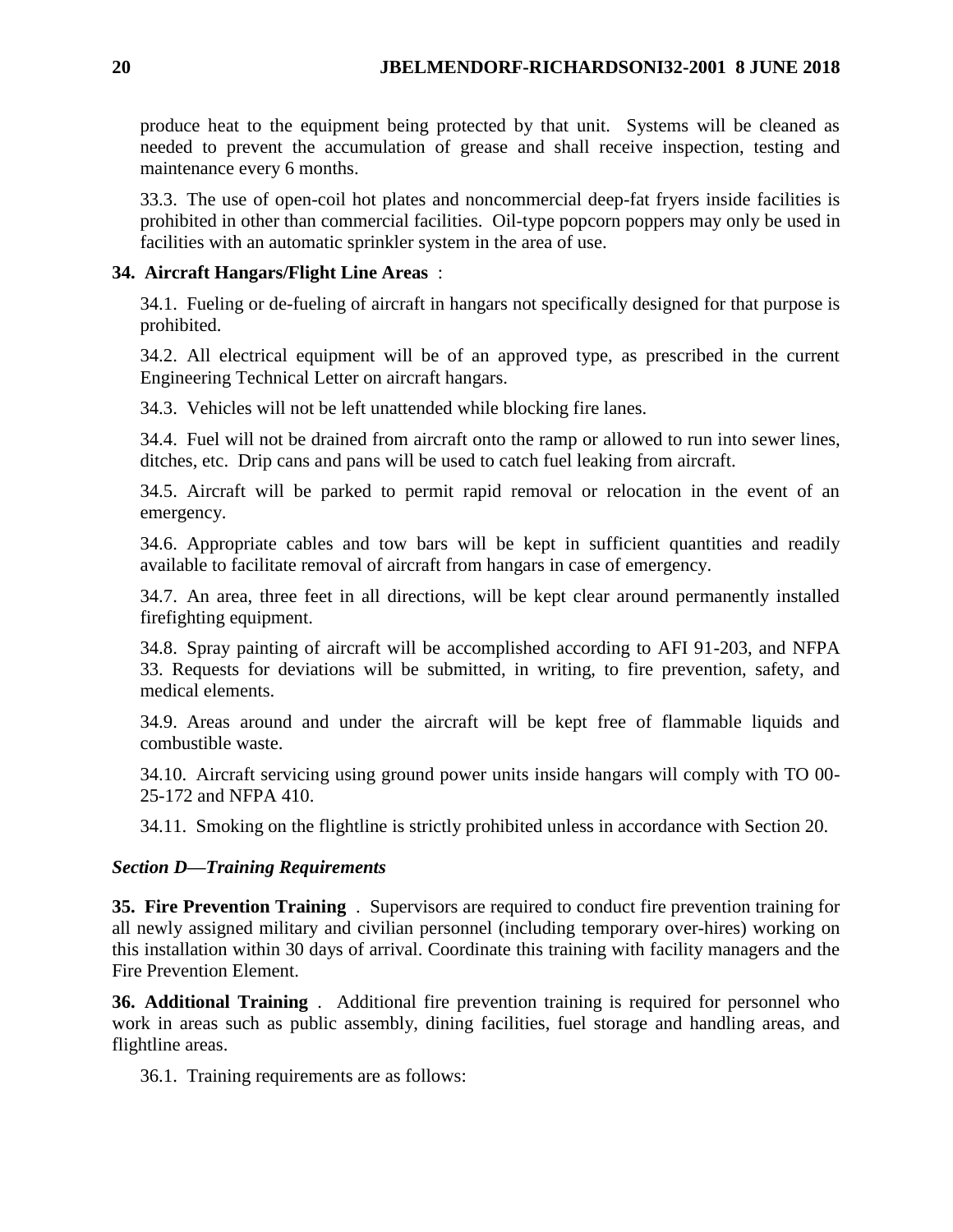36.1.1. Fire extinguisher training is mandatory for all flightline personnel and for those individuals who work with commercial cooking, flammable and combustible storage/work areas, and welding areas.

36.1.2. Fire prevention training for public assembly employees, child care-givers, and home day care is mandatory.

36.1.3. Employees working in commercial cooking facilities with in-hood suppression systems will be trained semi-annual.

36.1.4. Crowd manager training is mandatory for managers of assembly occupancies and for individuals tasked with coordinating a special event where the projected occupant load will be 50 or more.

36.2. Fire prevention training is available for all others upon request.

## <span id="page-20-0"></span>*Section E—Fire Prevention and Fire Protection during Field Exercises*

<span id="page-20-1"></span>**37. Camp Commander's Responsibility** . Camp commanders are responsible for fire prevention and will ensure:

37.1. A fire safety representative will be appointed and will actively supervise all fireprevention measures during field or training exercises.

37.2. All bivouac areas, including tents, are inspected daily for fire hazards.

37.3. Fire hazards are eliminated and regulations enforced, including:

37.3.1. No fuel will be stored inside of tents or buildings.

37.3.2. No fabric or clothing will be allowed to come into contact with lanterns, stoves, stovepipes, or heat-producing equipment.

37.3.3. No smoking inside of tents.

37.4. All personnel are trained in fire-reporting procedures and fire prevention.

37.5. All sleeping areas shall have a smoke alarm installed. All tents with cooking or heating by means of fuel-fired equipment shall have carbon monoxide alarms installed.

37.6. Personnel are trained in the proper operation and maintenance of fuel-consuming devices.

37.7. No fueling of fuel-fired equipment or devices is permitted inside of tents or buildings or within 50 feet of any flame-producing device.

## <span id="page-20-2"></span>**38. Field Space Heaters** :

38.1. For the safe and proper use of field heaters use the appropriate technical manuals.

38.2. For safe and proper use of commercial off-the-shelf heaters follow the manufacturer's instructions.

## <span id="page-20-3"></span>**39. Open Fires** :

39.1. Before building an open fire, the following conditions must be met: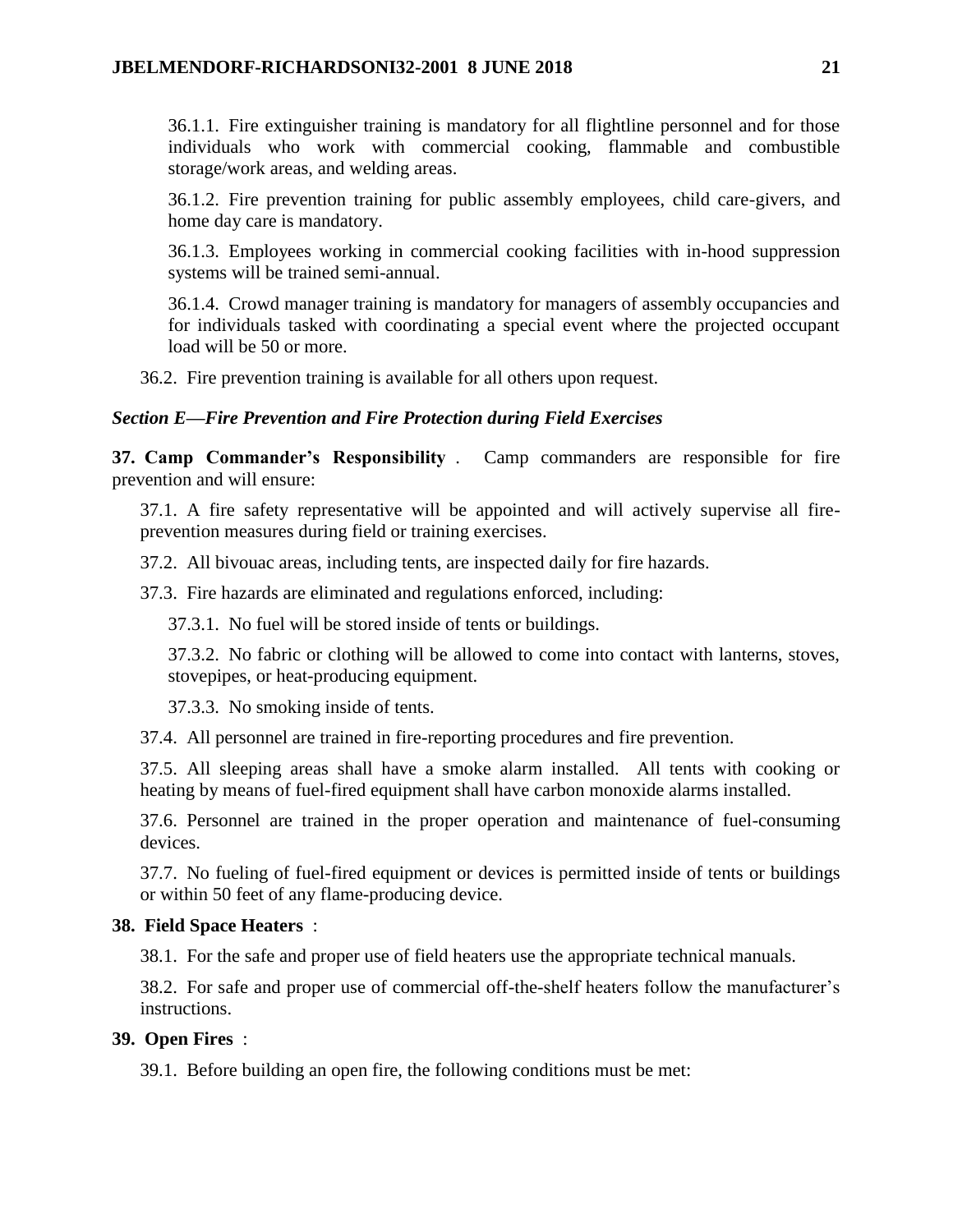39.1.1. All combustible material will be scraped from an area 6 feet in diameter and a small hole will be dug in the center down to mineral soil for the fire.

39.1.2. Fires will be kept small.

39.1.3. Fires will never be built against trees, logs, near brush, or other combustible materials.

39.1.4. Open fires will never be left unattended.

39.2. POL products will not be used to start or quicken fires.

39.3. Clothing will not be hung over or close to an open fire to dry, unless a constant guard is maintained to ensure clothing does not catch fire.

39.4. Fires are not allowed if a burn ban is in effect. This can be checked by contacting the emergency communication center at 552-2801, option 2.

39.5. Before leaving an open fire, coals will be stirred while soaking them with water and all sticks turned and soaked. After the embers have been checked for hot spots, the fire pit will be covered with 6 inches of dirt.

## <span id="page-21-0"></span>**40. Cooking** :

40.1. Field mess ranges or fuel-operated devices will not be fueled inside of tents.

40.2. Field mess ranges must be provided with a clearance in accordance with each service component.

#### <span id="page-21-1"></span>**41. Tents** :

41.1. Tent separation and fire access lanes will be established based on each service's technical manual recommendations.

41.2. Cleanliness of tents and tent areas will be maintained at high standards and all trash removed to the disposal-area pit. During fire season, grass and brush will be cleared from within three feet of tents up to and including 5 and 10-person tents and within 10 feet of larger tents.

## <span id="page-21-2"></span>**42. Storage Areas** :

42.1. Sites having minimum vegetation will be selected as storage areas. During fire season, grass and brush will be removed or cut and maintained at not more than 2 inches high within the area, and for a space of 20 feet around it.

42.2. POL storage areas will be established and strictly maintained per each service's technical manuals. Fire extinguishers will be available at all POL storage areas.

42.3. Special caution signs will be posted when the nature of the storage requires it.

42.4. Reusable containers will be stored in separate piles. Containers that have held flammable liquids will be kept tightly closed and stored in a POL area.

42.5. Ammunition and explosives used during field training exercises will comply with each service component.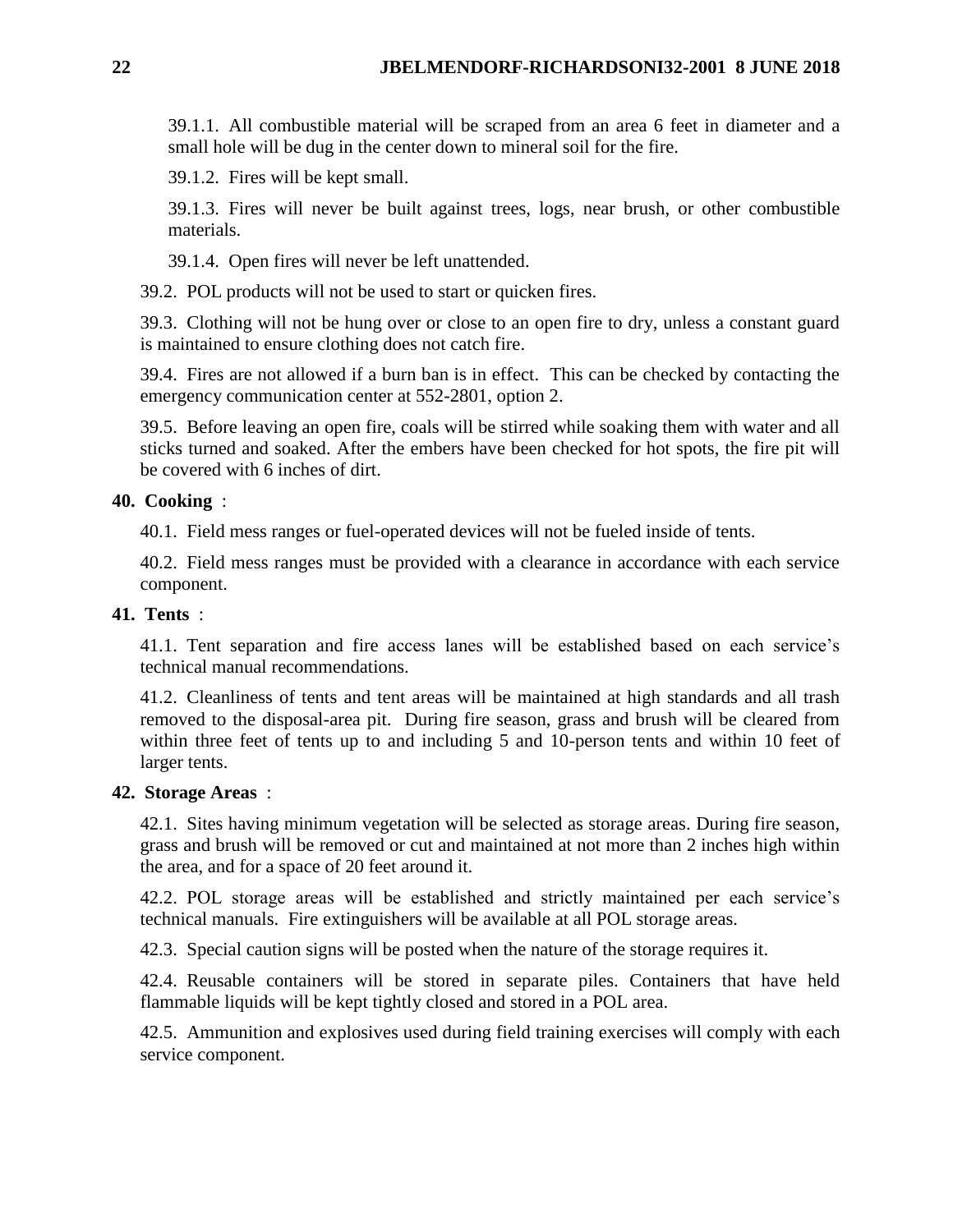<span id="page-22-0"></span>**43. Flares and Smoke Grenades** . Personnel who are using flares or smoke grenades, or who are in the area where they are used or dropped, will locate the remains of the device and completely extinguish any burning residue and render any hot particles harmless.

<span id="page-22-1"></span>**44. Fire Extinguisher Distribution** . Fire extinguishers will be maintained in all tents, POL sites, and required vehicles.

<span id="page-22-2"></span>**45. Information Collections** . No information collections are required by this publication.

GEORGE T.M. DIETRICH III, Colonel, USAF **Commander**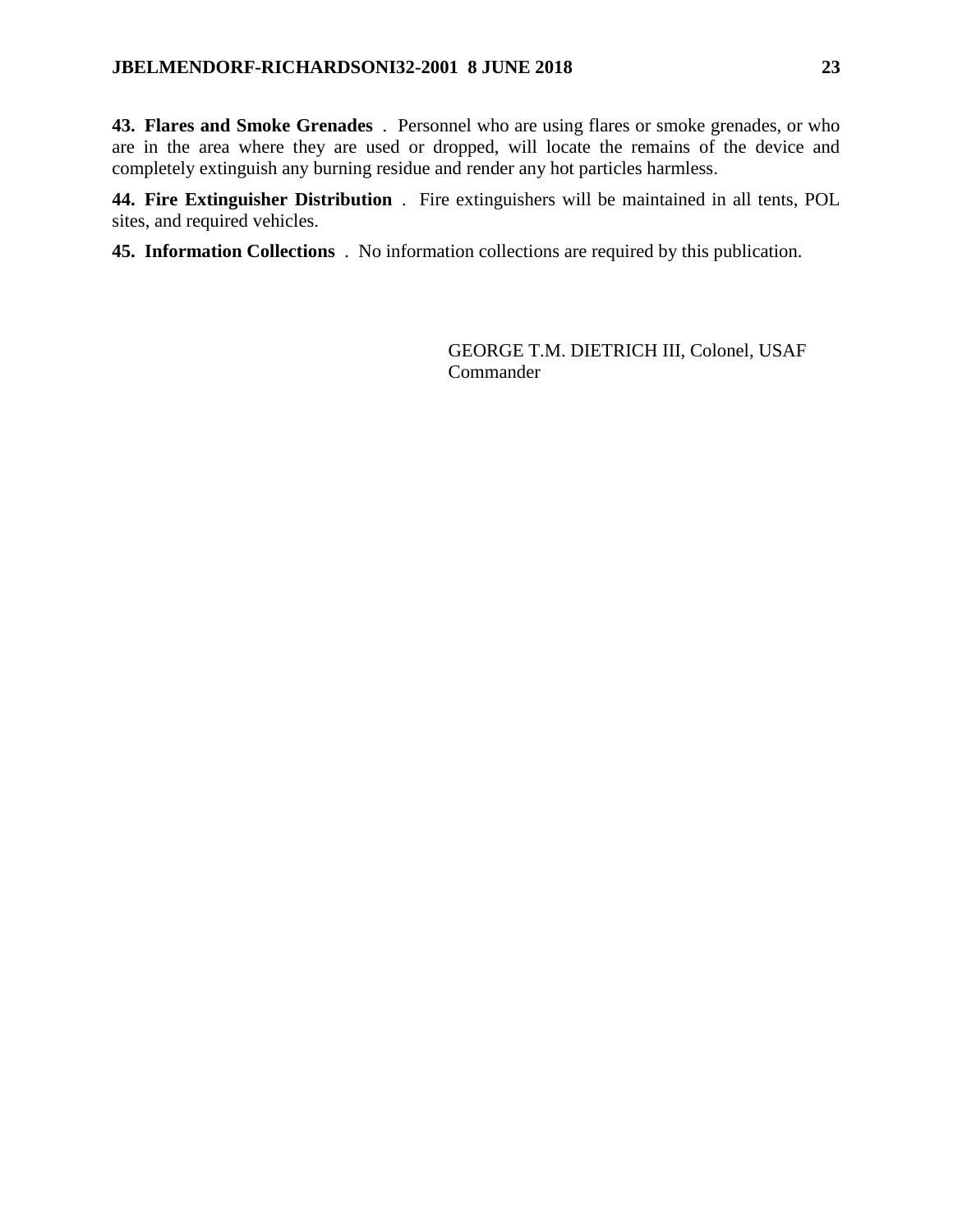## **Attachment 1**

#### **GLOSSARY OF REFERENCES AND SUPPORTING INFORMATION**

#### <span id="page-23-0"></span>*References*

AFPD 32-20, Fire Protection, 12 June 2012.

AFI 32-2001, Fire Emergency Services Program, 27 February 2014.

AFI 32-6002, Family Housing Planning, Design and Construction, 20 November 2015.

AFI 32-10141, Planning and Programming Fire Safety Deficiency Correction Projects, 5 February 2015

AFMAN 33-363, Management of Records, 1 March 2008. AFI 40-102, Tobacco Use in the Air Force, 4 March 2015.

AFI 91-203, Air Force Consolidated Occupational Safety Instruction, 26 October 2016.

DOD Instruction 6055.6, Department of Defense Fire and Emergency Services Program, 21 December 2006.

TO 00-25-172, Ground Servicing of Aircraft and Static/Grounding Bonding, 21 February 2008. NFPA 13, Standard for the Installation of Sprinkler Systems, Current Edition.

NFPA 30, Flammable and Combustible Liquids Code, Current Edition.

NFPA 33, Spray Application Using Flammable or Combustible Materials, Current Edition.

NFPA 51B, Fire Prevention during Welding, Cutting, and other Hot Work, Current Edition.

NFPA 58, Liquefied Petroleum Gas Code, Current Edition.

NFPA 72, National Fire Alarm and Signaling Code, Current Edition.

NFPA 96, Standard for Ventilation and Fire Protection of Commercial Cooking Operations, Current Edition.

NFPA 101, Life Safety Code, Current Edition.

NFPA 410, Aircraft Maintenance, Current Edition.

UFC 3-600-01, Fire Protection Engineering for Facilities, 28 November 2016.

## *Adopted Forms*

AF Form 332, Base Civil Engineer Work Request

AF Form 592, USAF Welding, Cutting, and Brazing Permit

AF Form 847, Recommendation for Change of Publication

AF Form 1487, Fire Prevention Visit Report

#### *Abbreviations and Acronyms*

**AAFES**—Army Air Force Exchange Service

**AFRIMS**—Air Force Records Information Management System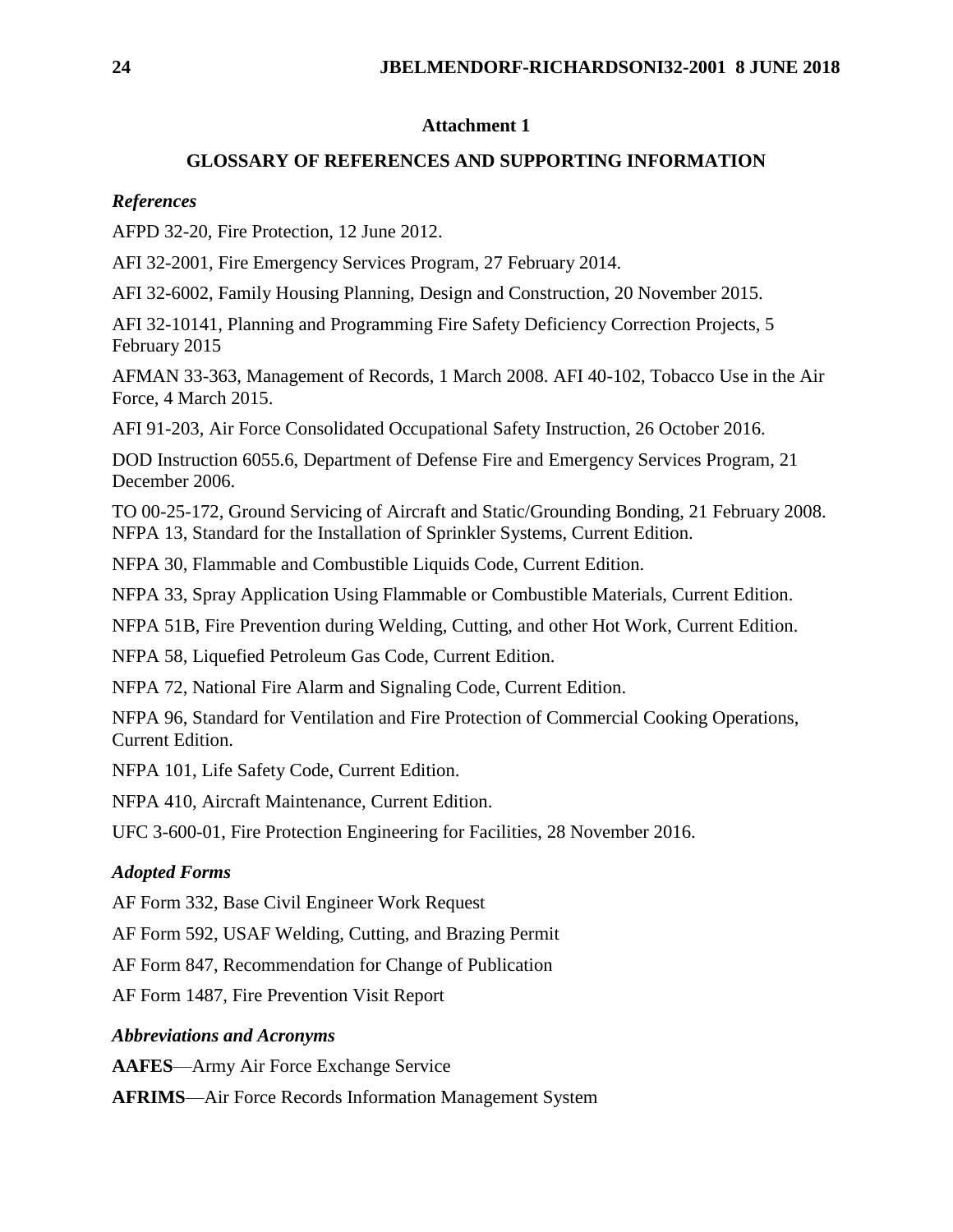- **AHJ**—Authority Having Jurisdiction
- **CAP**—Corrective Action Plan.
- **CFR**—Code of Federal Regulations
- **DeCA**—Defense Commissary Agency
- **ETL**—Engineering Technical Letters
- **FSD**—Fire Safety Deficiency
- **HVAC**—Heating, Ventilation, Air Conditioning
- **IBC**—International Building Code
- **LPG**—Liquid Petroleum Gas
- **LSC**—Life Safety Code
- **MOI**—Maintenance Operating Instruction
- **NEC**—National Electric Codes
- **NFPA**—National Fire Protection Association
- **OPR**—Office of Primary Responsibility
- **OSHA**—Occupational Safety and Health Administration
- **POL**—Petroleum, Oil, and Lubricant
- **RAC**—Risk Assessment Code
- **RDS**—Records Disposition Schedule
- **RM**—Risk Management
- **SABER**—Simplified Acquisition of Base Engineer Requirements
- **SFO**—Senior Fire Officer
- **TLF**—Temporary Lodging Facility
- **UPH**—Unaccompanied Personnel Housing
- **UL**—Underwriters Laboratory
- **UCMJ**—Uniform Code of Military Justice
- **UPS**—Uninterruptible Power Supply
- **USACE**—United States Army Corps of Engineers
- **VOQ**—Visiting Officer's Quarters

#### *Terms*

**Area of Responsibility**—All buildings and adjacent open areas assigned to an organization or individual.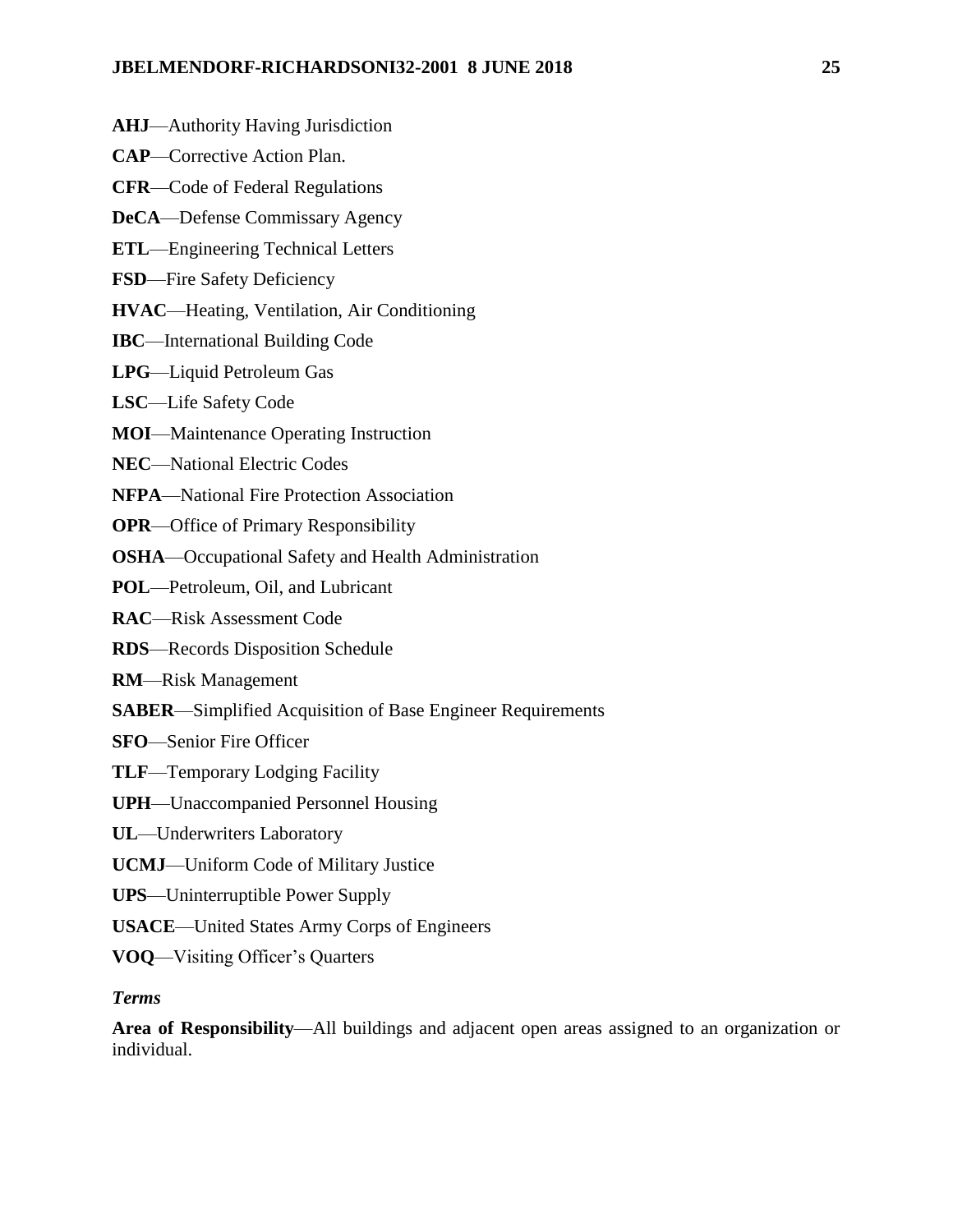**Facility/Building Manager**—A person who is on file with the real property office for any facility under his/her control. Facility/building managers are responsible to their unit commanders for the fire safe condition of their facility.

**Fire Door**—A rated door installed to separate sections or certain areas to prevent the spread of fire.

**Fire Hazard**—An unsafe condition or act which may cause a fire.

**Fire Prevention**—Measures directed toward avoiding the inception of fire. See Occupational Deficiency.

Fire Prevention Element—The section of the fire protection flight, which is charged with the responsibility of implementing and monitoring the installation's fire prevention, education and inspection programs.

**Fire Protection**—Includes all aspects of engineering, prevention, suppression and related rescue operations.

**Fire Safety Deficiency (FSD)/Fire Protection Deficiency Correction Program**—A condition which reduces fire safety below an acceptable level, including noncompliance with standards, but by itself cannot cause a fire to occur.

**Fire Suppression**—The notification, response, attack, control, confinement, and extinguishment of a fire.

**Functional Manager**—The senior-operating official at all levels exercising managerial control of an activity or operation. This individual usually can acquire and commit resources for the abatement of occupational safety and health hazards. Major command (MAJCOM) or installation commanders designate functional managers.

**Hotwork**—Any work involving burning, welding, or similar operations that is capable of initiating fires or explosions.

**Installed Fire Protection System**—Systems installed in facilities for the purpose of fire detection, alarm, or fire extinguishment.

**Occupational Deficiency**—Conditions, procedures, and practices that are in noncompliance with Occupational Safety and Health Administration (OSHA), but do not, in themselves, create a potential for producing an occupational injury or illness mishap. Deficiencies may; however, create a potential for secondary injuries or illnesses or may contribute to the severity of an injury or illness that has already occurred. Examples include lack of fire detection or suppression equipment and systems, broken smoke alarm, lack of exit signs, and railings, which are two inches below standard height. A clear distinction between hazards and deficiencies may not always be possible; therefore, the judgment and experience of qualified safety, fire protection, and health personnel must be relied upon.

**Occupational Hazard**—Conditions, procedures and practices directly related to the work place that can create a potential for producing occupational injuries, property or equipment damage, or illnesses. These hazards are normally assigned risk assessment codes (RAC) 1, 2, 3.

**Occupational Hazard Abatement**—The elimination or permanent reduction of an occupational hazard or deficiency by bringing it into compliance with applicable safety, fire prevention, and health requirements, or by taking equivalent protective measures.